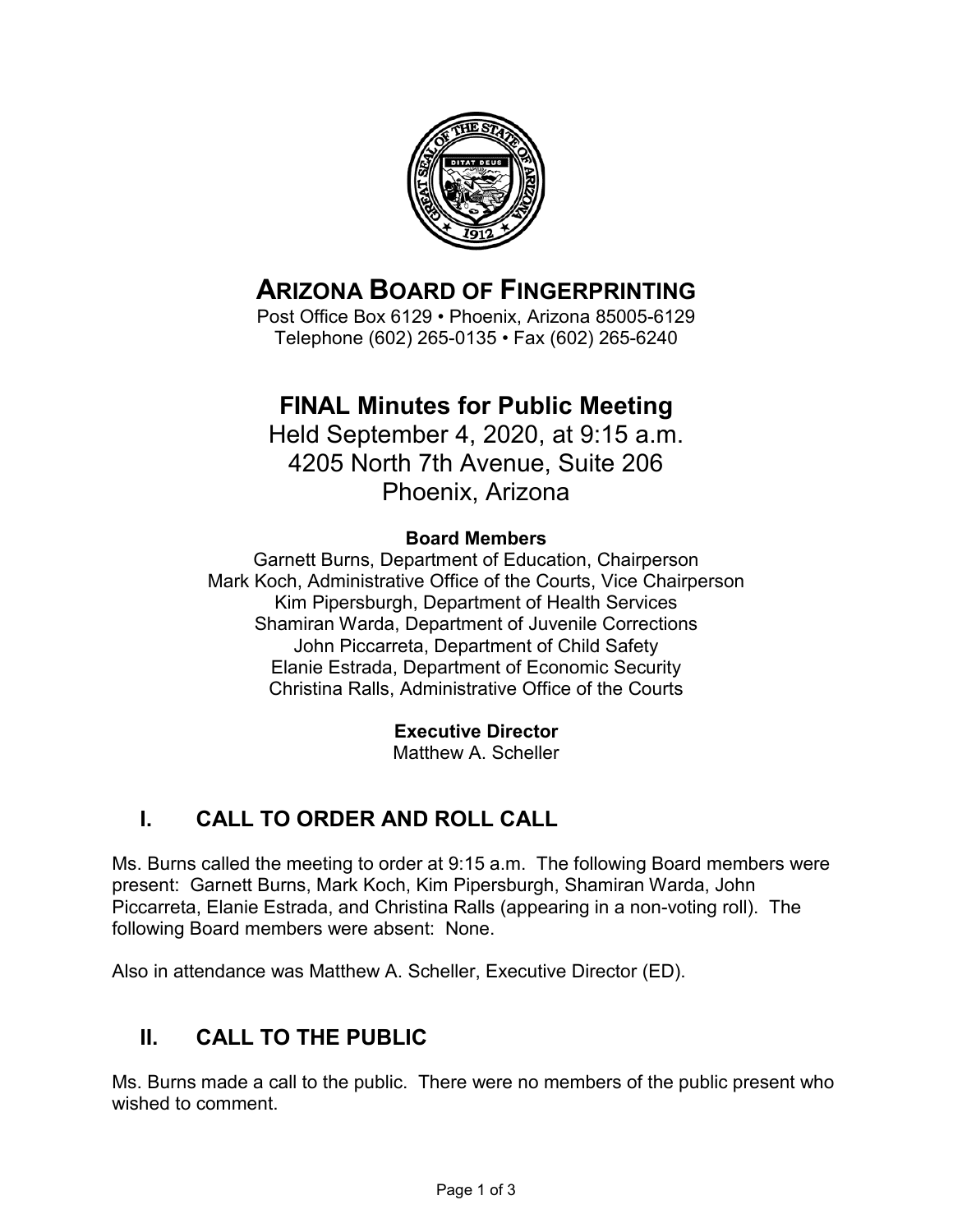### **III. APPROVAL OF MINUTES FROM AUGUST 21, 2020 MEETING AND AUGUST 25, 2020 EXECUTIVE SESSION MEETING**

Mr. Koch made a motion to approve the draft minutes from August 21, 2020 Meeting and the August 25, 2020 Executive Session Meeting, and Ms. Warda seconded. The motion passed 6–0.

### **IV. DISCUSSION OF PROPOSED RULES**

Ms. Burns referred the Board members to Mr. Scheller's memo, dated September 1, 2020, regarding the Draft Rules Proposal (see Attachment 1).

Mr. Scheller indicated that the Board held a public meeting on February 21, 2020 and the Board approved the rules change to decrease its portion of the fingerprintclearance-card fee from \$7.00 to \$4.00. The Board received official approval of its Five Year Review Report by the Governor's Regulatory Review Council on March 3, 2020. The Governor's Office gave approval to proceed on August 20, 2020.

Mr. Scheller asked that the Board consider following these steps prior to publishing the final rules:

- September 8, 2020: disseminate the draft rules and begin receiving public comments.
- September 30, 2020: close the formal period for accepting public comments. The Board will consider any comments submitted and, if necessary, alter its rules.
- October 1, 2020: adopt and subsequently publish final rules.

Mr. Koch made a motion to adopt the timeline as proposed to finalize the implementation of the Board Rules, and Ms. Warda seconded. The motion passed 6–0.

### **V. REVIEW THE BOARD'S RESPONSE TO THE COMMITTEE OF REFERENCE**

Ms. Burns referred the Board members to Mr. Scheller's letter and report that was provided to the committee chairman, Senator David Livingston, on August 28, 2020 (see Attachment 2).

Mr. Scheller directed the Board members to the additional factors included in the report that the committee will consider at its public meeting. In late 2020 or early 2021, Mr. Scheller will be making a presentation to the committees of reference comprised of members of the Senate Transportation and Public Safety Committee and the House of Representatives Judiciary Committee. .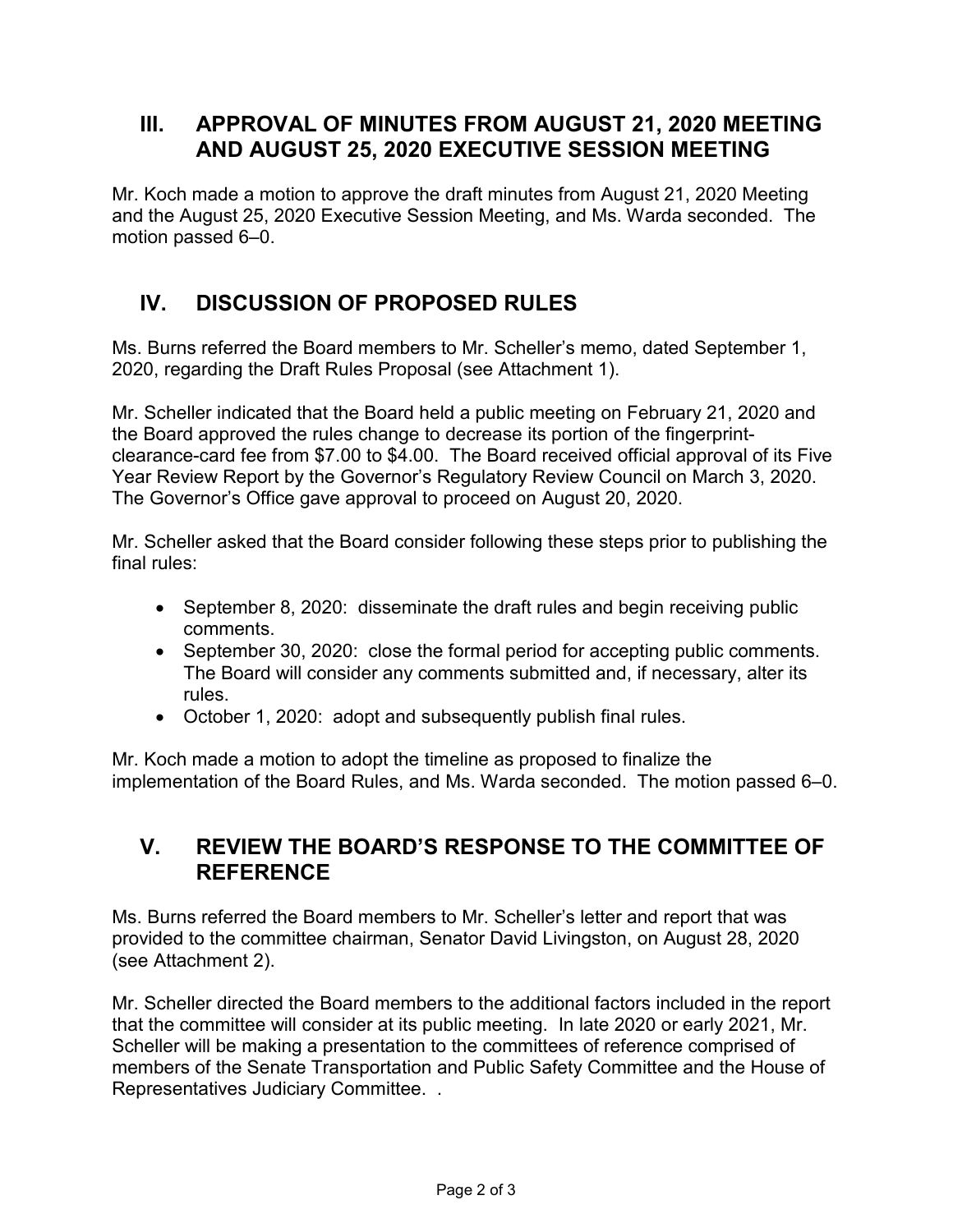The Board did not have any questions regarding the letter or supporting documentation. Mr. Scheller indicated that no motion was necessary at this time and he would keep the Board Chair apprised of the date and time of the public meetings.

### **VI. SPECIAL ACTION LITIGATION**

Mr. Scheller reminded the Board that they just adopted the August 25, 2020 Executive Session Meeting Minutes that addressed the executive session pursuant to A.R.S. § 38–431.03(A)(3) to receive legal advice from the Board's attorney, Mr. Stephen W. Tully from Hinshaw & Culbertson LLP. Mr. Scheller indicated that the Board should discuss any actions that they would like to take pursuant to this meeting. Mr. Scheller also reminded the Board that any motions would need a simple majority to pass and not a "super majority" as required for a Good Cause Exception or Central Registry Exception.

Ms. Burns asked if any members had comments or questions regarding the discussion from the executive session. Mr. Koch asked if there were any recent updates and Mr. Scheller referred Mr. Koch to the Confidential Correspondence dated September 3, 2020 at 4:25 PM, from the Board's attorney.

Ms. Estrada made a motion to direct the Board's attorney to file a response to the Complaint for Special Action and filing both cross claims against Mr. Smith (Real Partyin-Interest and Cross-Defendant) as recommended by Mr. Tully. Ms. Warda seconded the motion. The motion passed 6–0.

### **VII. ADJOURNMENT**

Ms. Koch made a motion to adjourn the meeting, and Ms. Warda seconded. The motion passed 6–0 and the meeting was adjourned at 9:29 a.m.

Minutes approved on January 8, 2021

\_\_\_\_\_\_\_\_\_\_\_\_\_\_\_\_\_\_\_\_\_\_\_\_\_\_\_\_\_\_\_\_ Matthew A. Scheller, Executive Director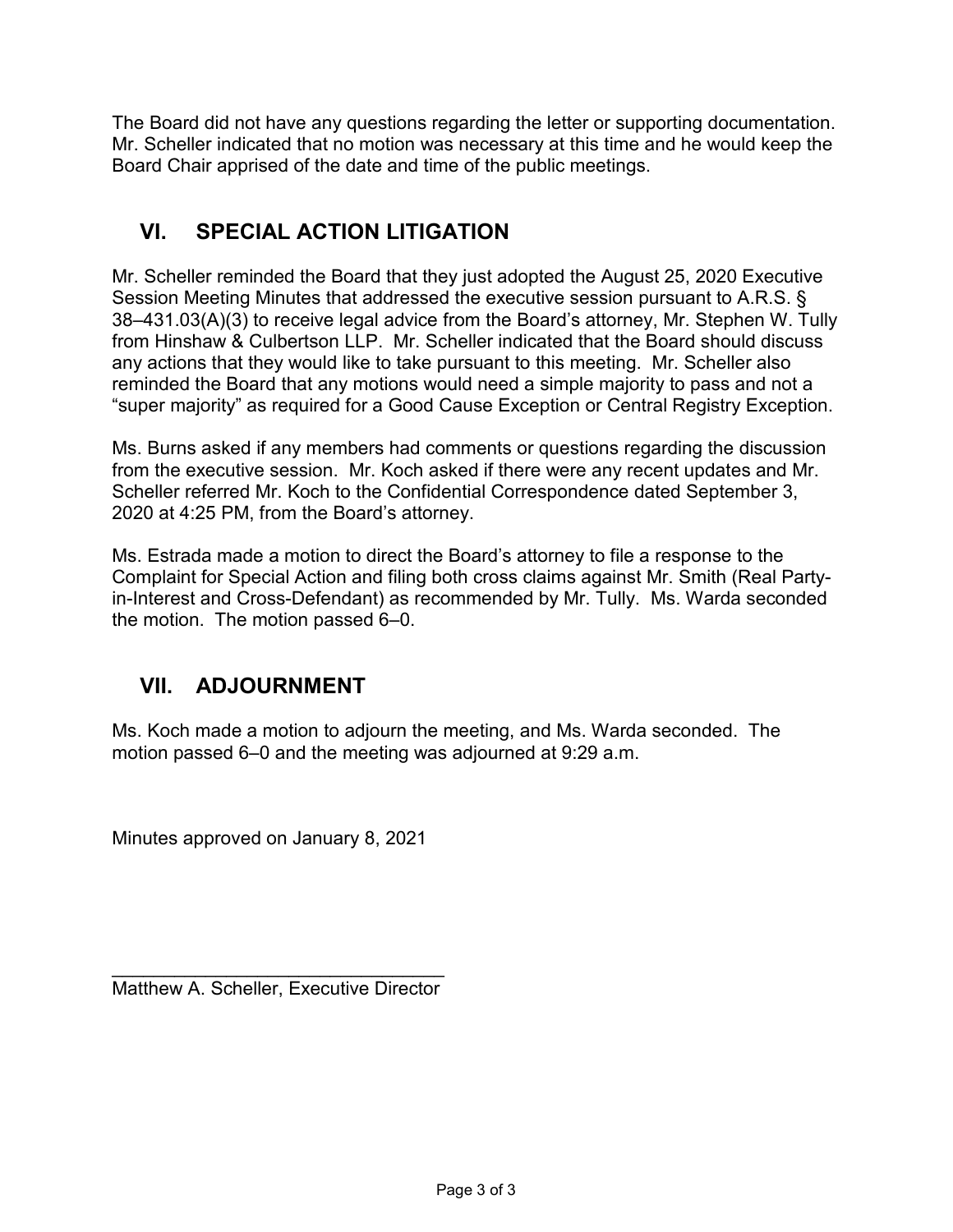

# **Arizona Board of Fingerprinting** Memo

TO: Board Members FROM: Matthew A. Scheller Date: September 1, 2020 **SUBJECT Draft Rules Proposal**

On March 3, 2020, the Board received approval of its Five Year Review Report by the Governor's Regulatory Review Council. In the Five Year Review Report the Board identified multiple changes needed to the rules. It also determined, consistent with a report by the Arizona Auditor General dated October 2019, that the fee charged for a good cause exception or a central registry exception determination should be reduced. At a meeting held on February 21, 2020, the Board approved the rules change to decrease its portion of the fingerprint-clearance-card fee from \$7.00 to \$4.00.

\_\_\_\_\_\_\_\_\_\_\_\_\_\_\_\_\_\_\_\_\_\_\_\_\_\_\_\_\_\_\_\_\_\_\_\_\_\_\_\_\_\_\_\_\_\_\_\_\_\_\_\_\_\_\_\_\_\_\_\_\_\_\_\_\_\_\_\_\_

At its September 4, 2020 meeting, the Board of Fingerprinting will consider the draft rules (Attachment 1). The Board should consider following these steps prior to publishing the final rules:

- September  $8<sup>th</sup>$ : disseminate the draft rules based the actions taken by the Board at this meeting and begin receiving public comments.
- September  $30<sup>th</sup>$ : close the formal period for accepting public comments. However, please note that the Board will consider any comments submitted and, if necessary, alter its rules, even if the comments are submitted after the deadline.
- October 1<sup>st</sup>: adopt and subsequently publish final rules.

Please share this memo and the draft rules with anyone who may be interested in or affected by the proposed Rule changes. Any comments or questions should be submitted to:

Matthew A. Scheller Executive Director Arizona Board of Fingerprinting PO Box 6129 Phoenix, AZ 85005-6129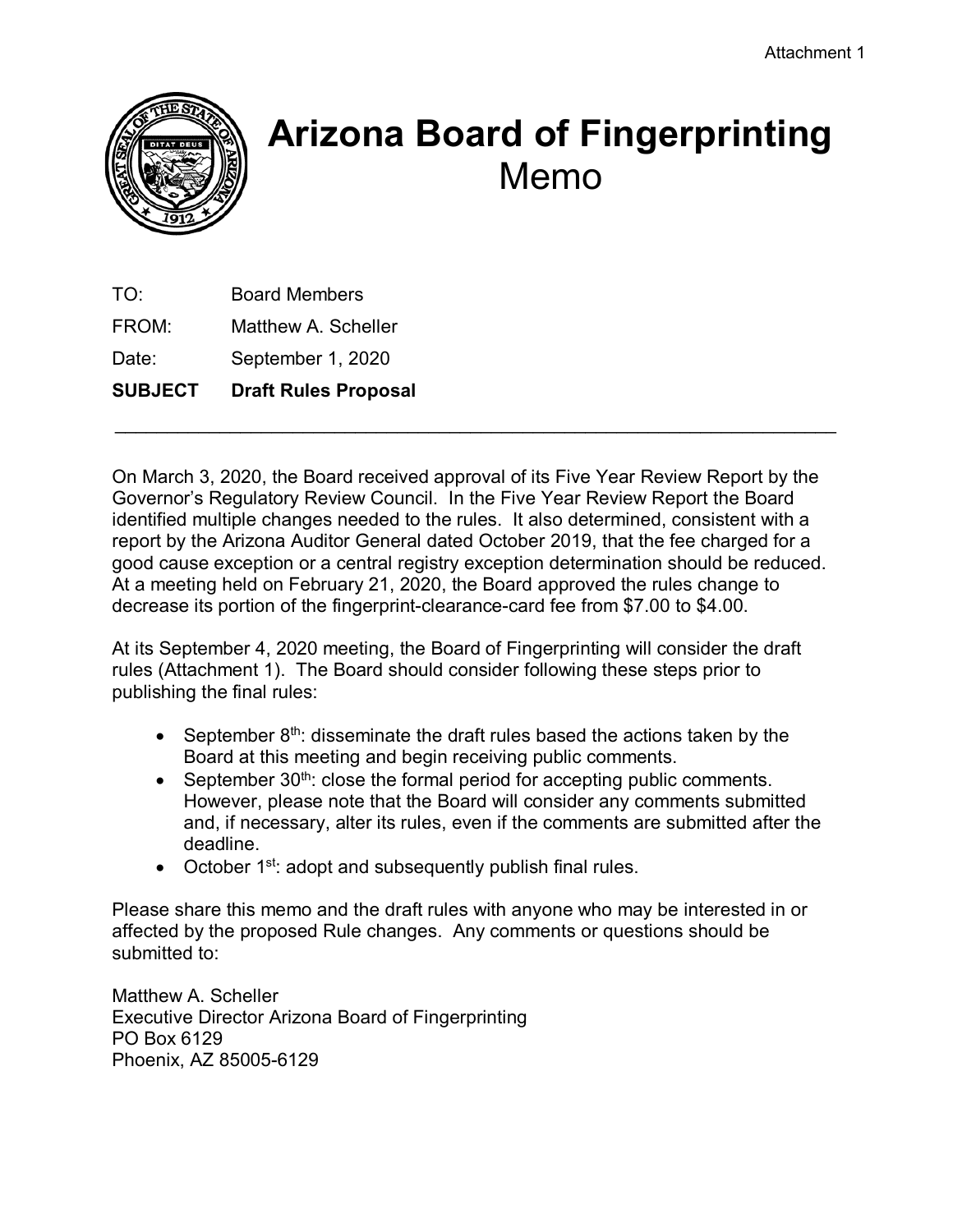#### **EXCEPTION TO RULEMAKING REQUIREMENTS**

This rulemaking is exempt from the rulemaking requirements of the Administrative Procedures Act under Laws 2012, Chapter 188, §9(a) and A.R.S. § 41–619.53(A)(2) (as amended by Laws 2012, Chapter 188, §5).

Although the Board is not required to follow normal rulemaking procedures, the Board's rulemaking will be as transparent as possible and will solicit public input. The Board will not publish the draft rules in the *Arizona Administrative Register*, although the final rules will be published. The Board encourages the public to share and offer comments on the draft rules.

The attached proposed rules don't follow the conventions in the *Arizona Administrative Register* for announcing rule changes. For a layperson, those conventions may make it difficult to see what's being changed. Instead, I have shown the existing rule and identified changes either with red strikeout font for instances where the Board is proposing to strike portions of a rule or with blue capitalized font for instances where the Board is proposing new language.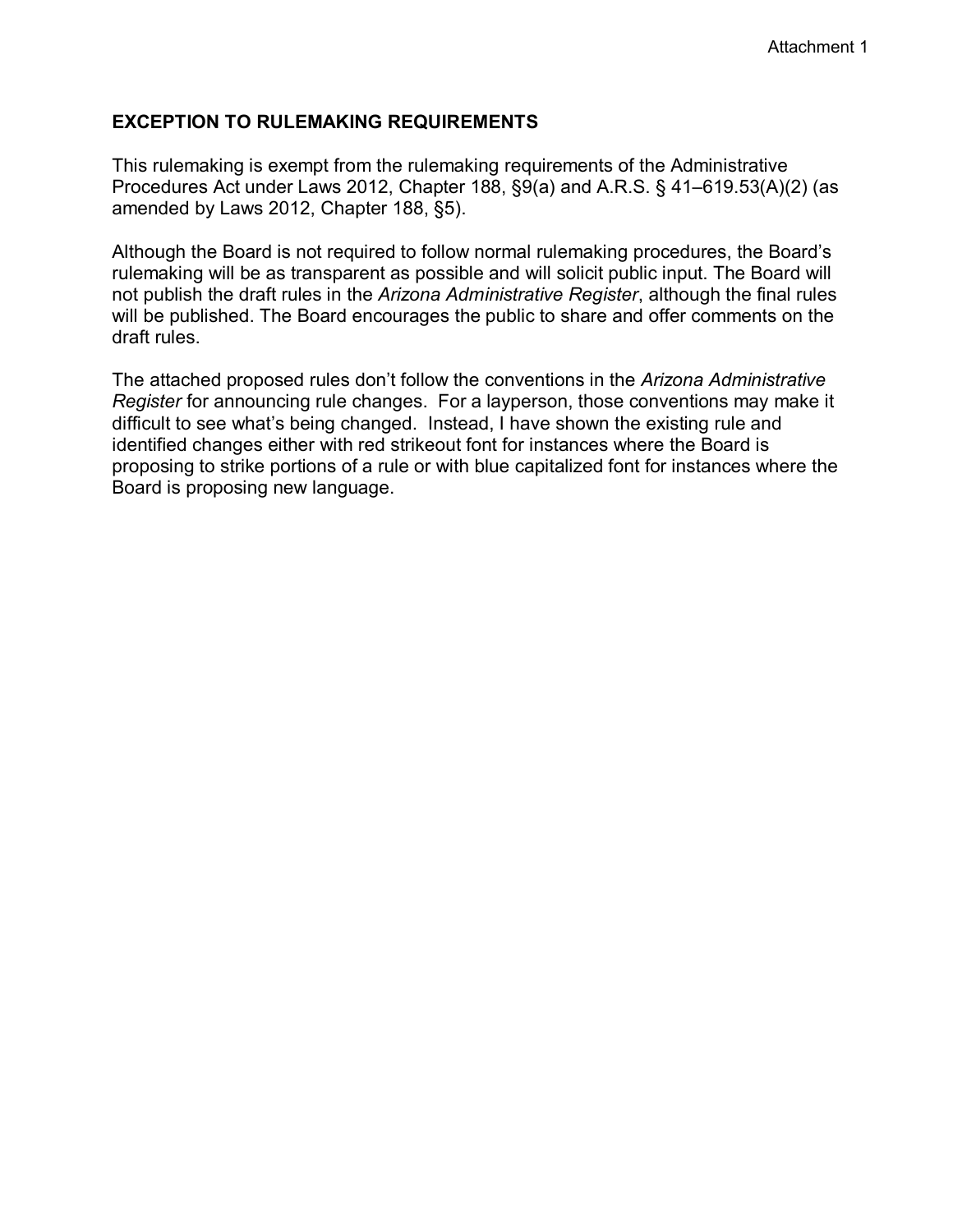# **NOTICE OF FINAL EXEMPT RULEMAKING TITLE 13. PUBLIC SAFETY CHAPTER 11. BOARD OF FINGERPRINTING PREAMBLE**

| 1. Articles, Parts, and Sections Affected | <b>Rulemaking Action</b> |
|-------------------------------------------|--------------------------|
| R <sub>13</sub> -11-102                   | Amend                    |
| R <sub>13</sub> -11-104                   | Amend                    |
| R <sub>13</sub> -11-105                   | Amend                    |
| R <sub>13</sub> -11-106                   | Amend                    |
| R <sub>13</sub> -11-107                   | Repeal                   |
| R <sub>13</sub> -11-108                   | Repeal                   |
| R <sub>13</sub> -11-109                   | Amend                    |
| R <sub>13</sub> -11-110                   | Amend                    |
| R <sub>13</sub> -11-113                   | Amend                    |
| R <sub>13</sub> -11-114                   | <b>New Section</b>       |

**2. Citations to the agency's statutory rulemaking authority to include both the authorizing statute (general) and the implementing statute (specific):**

Authorizing statute: A.R.S. § 41-619.53(A)(2) Implementing statute: A.R.S. § 41-619.53(A)(2) and (A)(5) Statute or session law authorizing the exemption: A.R.S. § 41-619.53(A)(2)

### **3. The effective date for the rules and the reason the agency selected the effective date:**

The rules are effective when filed.

**4. Citation to all related notices published in the** *Register* **to include the** *Register* **as specified in R1-1-409(A) that pertain to the record of the exempt rulemaking:**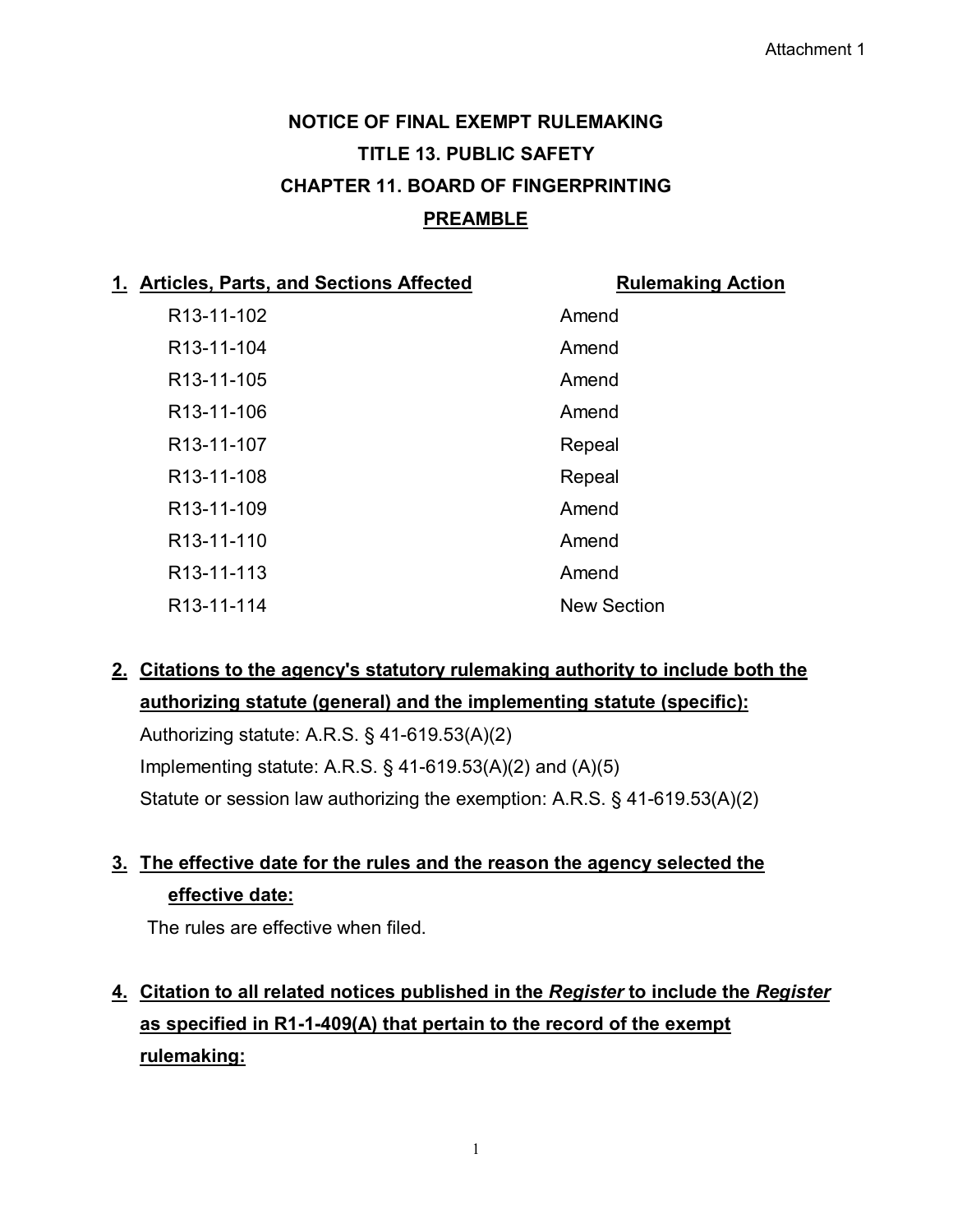None because the rulemaking is exempt under A.R.S. § 41-619.53(A)(2) from A.R.S. Title 41, Chapter 6.

# **5. The agency's contact person who can answer questions about the rulemaking:** Name: Matthew A. Scheller, Executive Director Address: P.O. Box 6129 Phoenix, AZ 85005 Telephone: 602-265-0135 E-mail: matthew.scheller@fingerprint.az.gov Web site: fingerprint.az.gov

### **6. An agency's justification and reason why a rule should be made, amended, repealed , or renumbered, to include an explanation about the rulemaking:**

In a five-year-review report approved by the Council on March 3, 2020, the Board identified multiple minor changes needed to the rules. It also determined, consistent with a report by the Arizona Auditor General dated October 2019, that the fee charged for a good cause exception or a central registry exception determination should be reduced. This rulemaking makes the identified changes and reduces the fee charged for an exception determination. The rulemaking also reformatted the information in R13-11-106, R13-11-107, and R13-11-108 to comply with the second paragraph of Executive Order 2020-02. An exemption from Executive Order 2020- 02 was provided by Trista Guzman Glover of the Governor's office in an e-mail dated August 20, 2020.

# **7. A reference to any study relevant to the rule that the agency reviewed and either relied on or did not rely on in its evaluation of or justification for the rule, where the public may obtain or review each study, all data underlying each study, and any analysis of each study and other supporting material:** The Board did not review or rely on a study in its evaluation of or justification for any

rule in this rulemaking.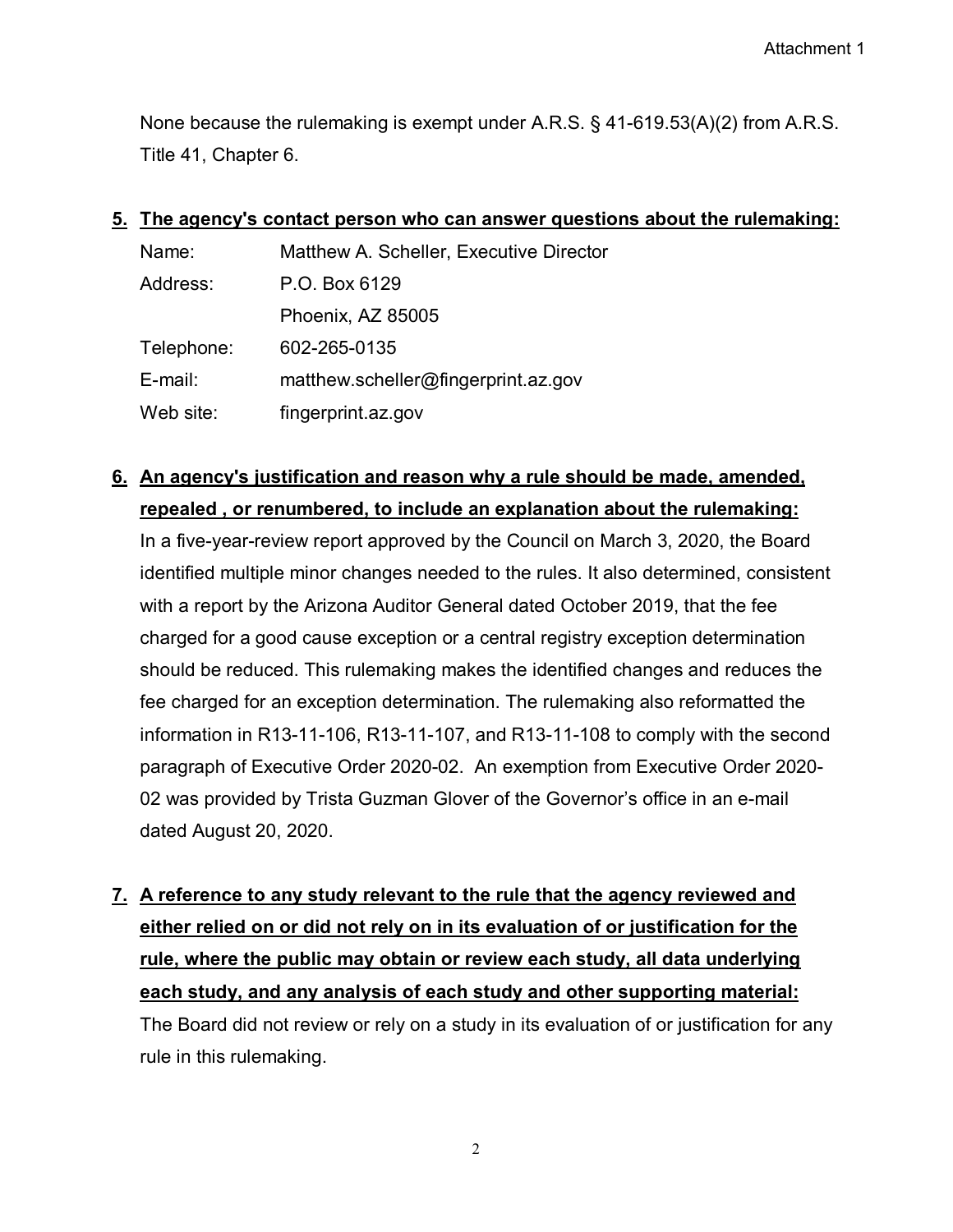# **8. A showing of good cause why the rulemaking is necessary to promote a statewide interest if the rulemaking will diminish a previous grant of authority of a political subdivision of this state:**

Not applicable

# **9. A summary of the economic, small business, and consumer impact, if applicable:**

Under A.R.S. § 41-619.53(A)(2), this rulemaking is exempt from the requirements at A.R.S. Title 41, Chapter 6 including the requirement that an economic, small business, and consumer impact statement be prepared.

The most significant change in this rulemaking is the reduction in the charge made for a good cause or central registry exception determination. The charge was reduced from \$7 to \$4 for each individual who applies for a fingerprint clearance card. In fiscal year 2019, DPS issued 157,085 fingerprint clearance cards. If this reduction had been in place, those who applied for a fingerprint clearance card would have saved a total of \$471,255 and this amount would not have gone into the Board of Fingerprinting Fund established under A.R.S. § 41-619.56.

### **10.A description of any changes between the proposed rulemaking, including supplemental notices, and the final rulemaking (if applicable):**

Not applicable

# **11. An agency's summary of the public or stakeholder comments made about the rulemaking and the agency response to comments, if applicable:**

The Board received no public comments about the rulemaking.

# **12.Other matters prescribed by statute applicable to the specific agency or to any specific rule or class of rules. When applicable, matters shall include, but not be limited to:**

None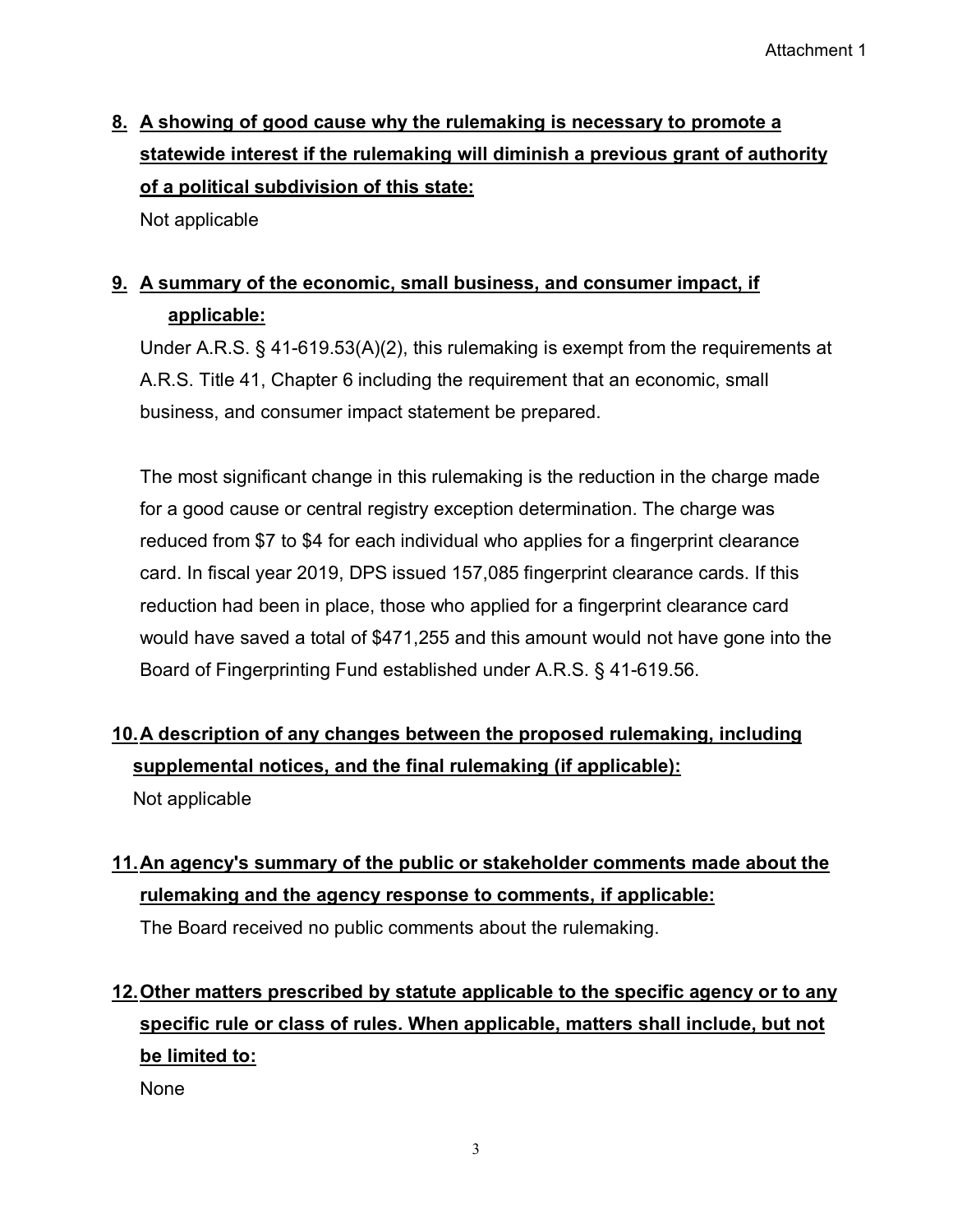**a. Whether the rule requires a permit, whether a general permit is used and if not, the reasons why a general permit is not used:**

The Board does not issue permits. Rather, the Board makes determinations regarding a good cause or central registry exemption based on statutory criteria at A.R.S. § 41-619.55 or 41-619.57.

**b. Whether a federal law is applicable to the subject of the rule, whether the rule is more stringent than federal law and if so, citation to the statutory authority to exceed the requirements of federal law:**

No federal law applies to these rules.

# **c. Whether a person submitted an analysis to the agency that compares the rule's impact of the competitiveness of business in this state to the impact on business in other states:**

No analysis was submitted.

## **13. A list of any incorporated by reference material as specified in A.R.S. § 41- 1028 and its location in the rule:** None

# **14. Whether the rule was previously made, amended, or repealed as an emergency rule. If so, cite the notice published in the** *Register* **as specified in R1-1-409(A). Also, the agency shall state where the text was changed between the emergency and the final rulemaking packages:**

None of the rules was previously made, amended, or repealed as an emergency rule.

#### **15. The full text of the rules follows:**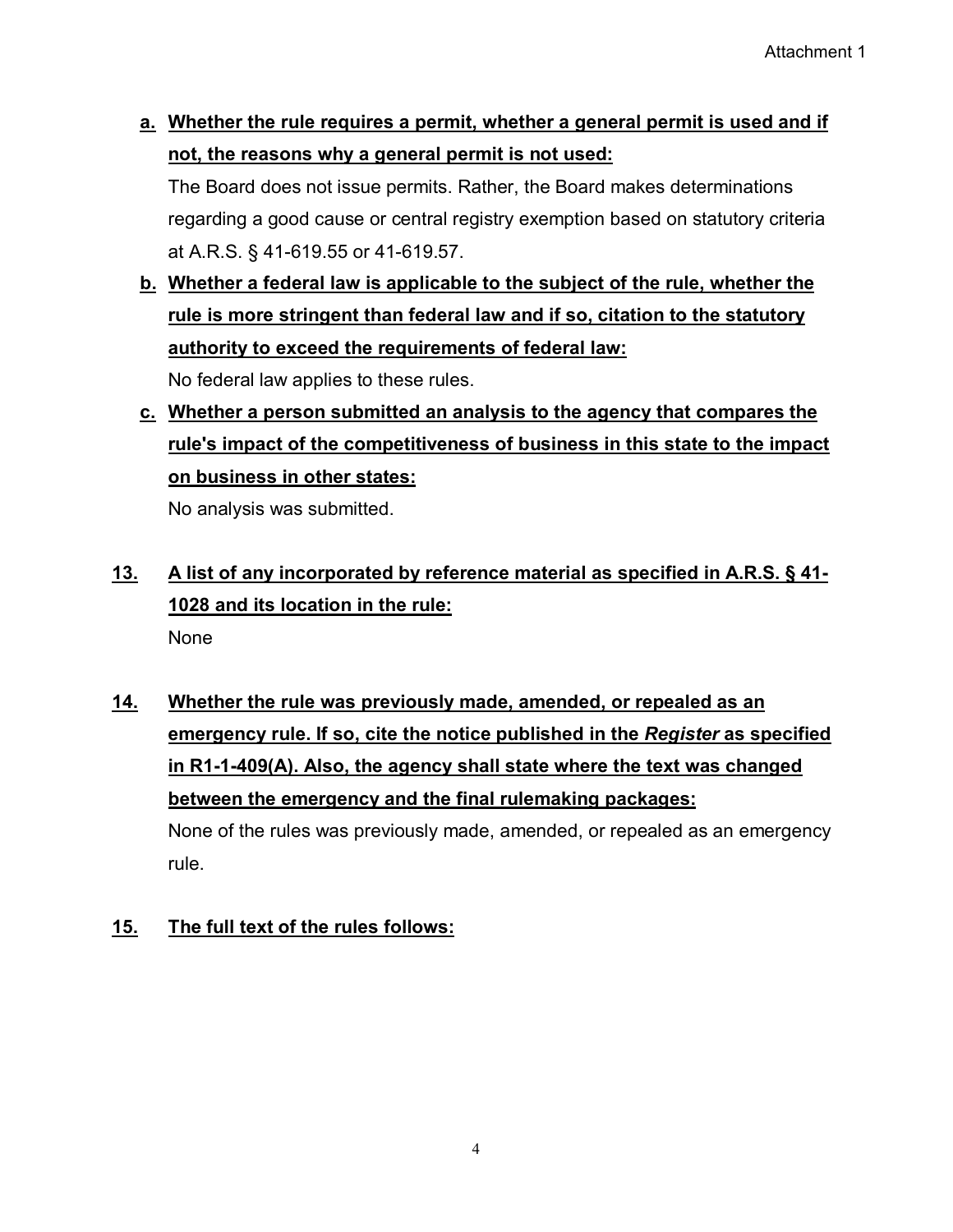#### Attachment 1

# **TITLE 13. PUBLIC SAFETY CHAPTER 11. BOARD OF FINGERPRINTING ARTICLE 1. BOARD OF FINGERPRINTING**

#### **Section**

- R13-11-102. Definitions
- R13-11-104. Application Requirements
- R13-11-105. Expedited Review
- R13-11-106. Request to Vacate, Reschedule, or Continue Hearing; Reconvening a Hearing MATTERS
- R13-11-107. Telephonic Testimony Repealed
- R13-11-108. Hearings Repealed
- R13-11-109. Ex Parte Communications
- R13-11-110. Rehearing or Review of Decision
- R13-11-113. Fees FEE
- R13-11-114. INTERIM WORK PERMIT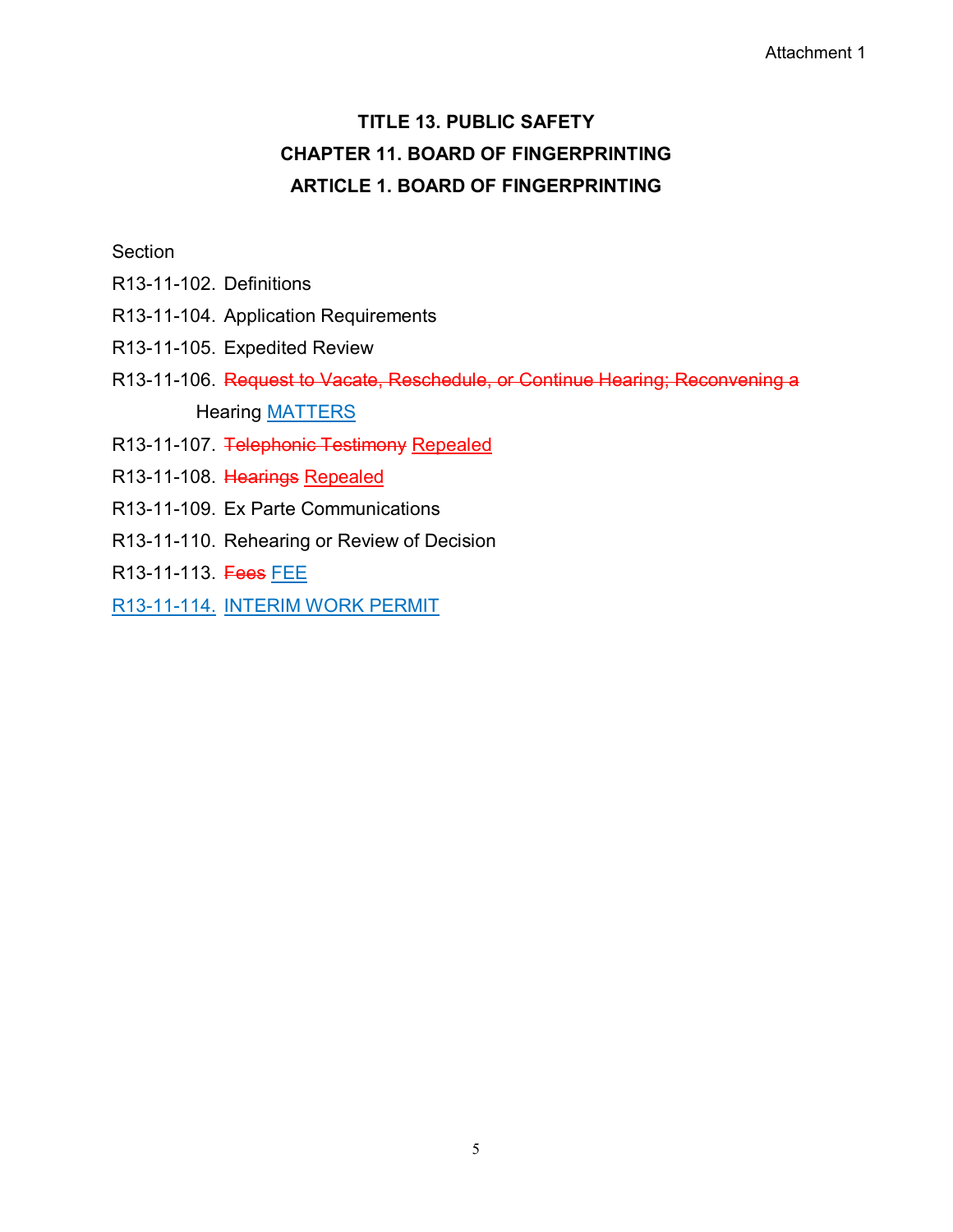#### **ARTICLE 1. BOARD OF FINGERPRINTING**

#### **R13-11-102. Definitions**

In THE DEFINITIONS AT A.R.S. § 41-619.51 APPLY TO THIS ARTICLE. ADDITIONALLY, IN this Article, the following definitions apply, unless the context otherwise requires:

- 1. "Applicant" means a person who applies for a good cause exception under A.R.S. § 41-619.55 or a central registry exception under A.R.S. § 41-619.57.
- 2. "Board" means the Board of Fingerprinting.
- 3. "Central registry exception" means notification to the Department of Economic Security or the Department of Health Services, as appropriate, pursuant to A.R.S. § 41-619.57 that the person is not disqualified because of a central registry check conducted pursuant to A.R.S. § 8-804.
- 4.2. "Central registry exception application" means all the documents required by A.A.C. R13-11-104(B).
- 5.3. "CPS" means Child Protective Services.
- 6.4. "DES" means the Department of Economic Security.
- $7.5$ . "DES notice" means the notice of disqualification because of a central registry background check that the Department of Economic Security sends to an applicant under A.R.S. § 8-804(H).
- 8.6. "DPS" means the Department of Public Safety.
- 9.7. "DPS notice" means the notice of denial or suspension of a fingerprint clearance card that the Department of Public Safety DPS sends to a fingerprint clearance card applicant under A.R.S. § 41-1758.04.
- **10.8.** "Expedited review" means an examination by the Board, without the applicant being present and in accordance with R13-11-105, of the documents an applicant submits.
- **11.9.** "Good cause exception" means the issuance of a fingerprint clearance card to an applicant under A.R.S. § 41-619.55.
- **12.10.** "Good cause exception application" means all of the documents required by A.A.C. R13-11-104(A).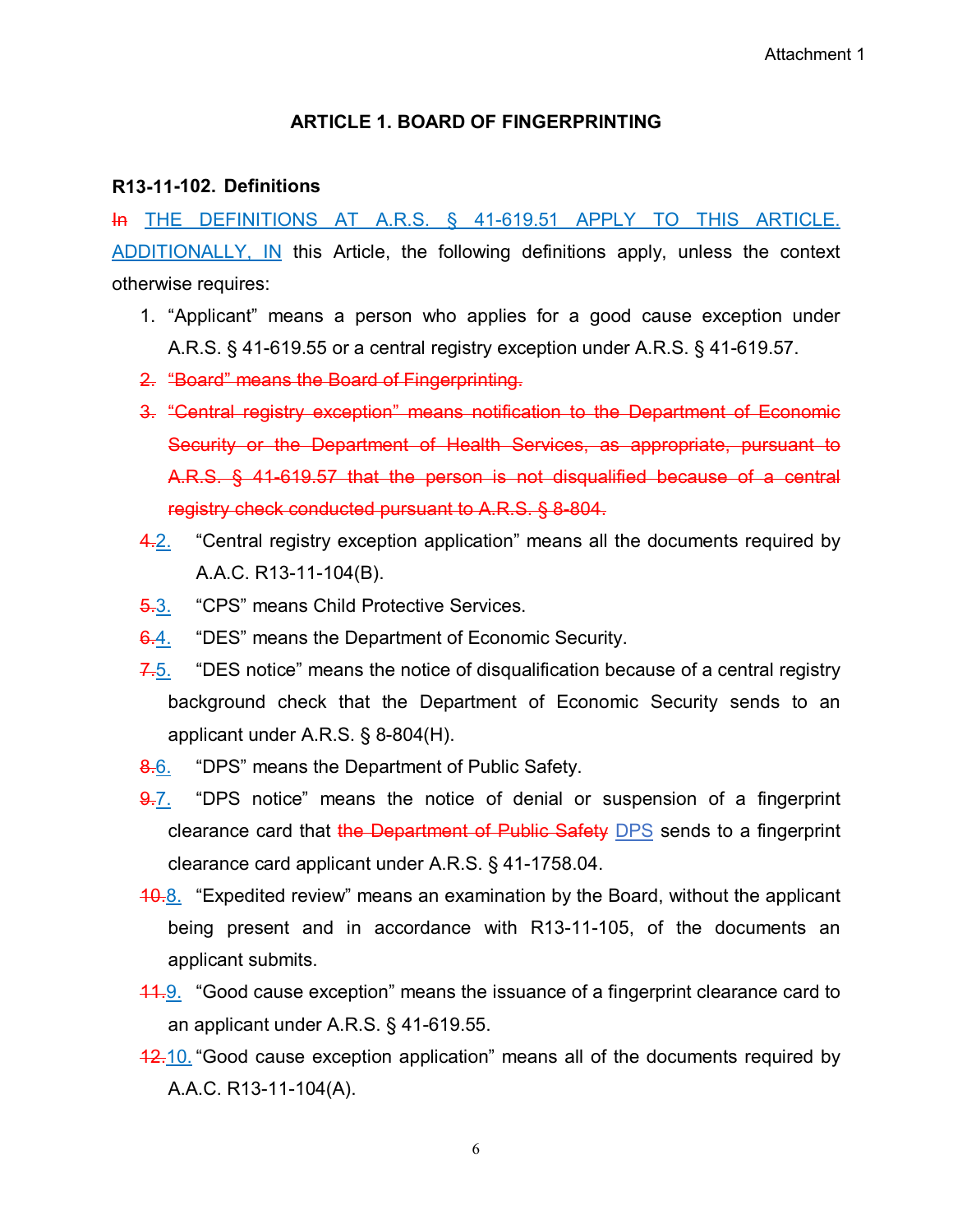**13.11.** "Hearing officer" means an administrative law judge or other person appointed by the Board to determine good cause exceptions or central registry exceptions.

#### **R13-11-104. Application Requirements**

- **A.** Good cause exception application. A good cause exception application shall consist of both the criminal history information provided by DPS and TO APPLY FOR A GOOD CAUSE EXCEPTION, AN APPLICANT SHALL SUBMIT the following materials submitted by an applicant to the Board WITHIN ONE YEAR FROM THE DATE OF THE DENIAL OR SUSPENSION LETTER FROM DPS:
	- 1. The good cause exception application form, **prescribed by** WHICH IS AVAILABLE ON the Board BOARD'S WEB SITE. This THE APPLICANT SHALL HAVE THE COMPLETED form shall be notarized BEFORE SUBMITTING THE FORM.
	- 2. A COPY OF THE DENIAL OR SUSPENSION LETTER FROM DPS.
	- 2.3. Two letters of reference, USING THE FORM on forms prescribed by AVAILABLE ON the Board BOARD'S WEB SITE, that WHICH meet the following requirements:
		- a. Both letters of reference shall be ARE from individuals who have known the applicant for at least one year; and
		- b. At least one letter of reference shall be IS from the applicant's current or former employer or from an individual who has known the applicant for at least three years.
	- 3.4. If the DPS notice indicates that DPS could not determine the disposition of a charge, documents from the appropriate court showing the disposition of the charge or showing that records pertaining to the applicant either do not exist or have been purged.
	- 4.5. For any charges CHARGE that occurred NO MORE THAN five years or less prior to BEFORE the date on the DPS notice, regardless of whether the charges were CHARGE IS listed on the DPS notice, the police report for each charge and documents from the appropriate court showing the disposition of the charge.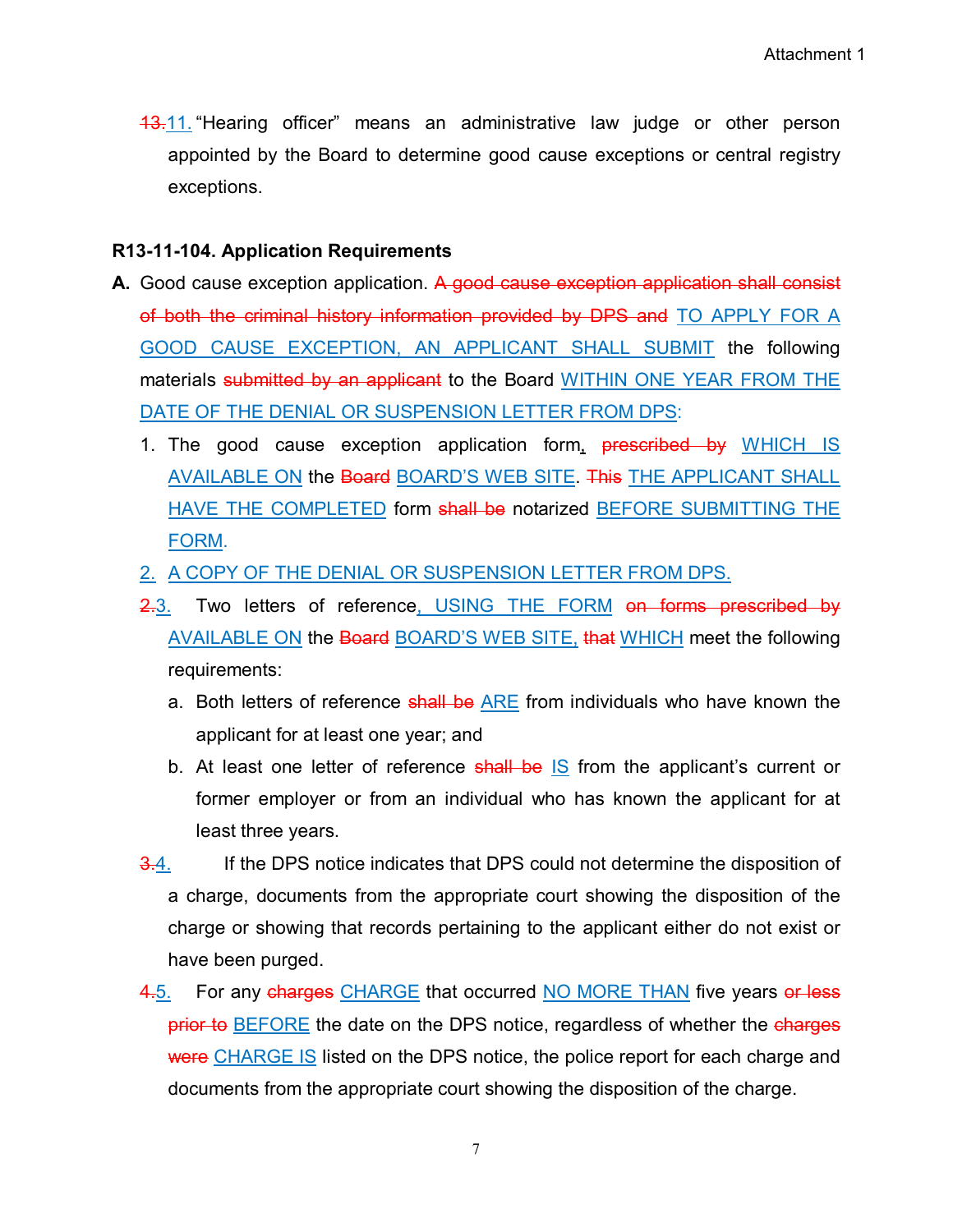- 5.6. For every ANY criminal conviction, regardless of whether the effenses were OFFENSE IS listed on the DPS notice, documents from the appropriate court showing that **EITHER** the applicant has met all judicially imposed obligations or sentencing conditions or that records pertaining to the applicant either do not exist or have been purged. If the applicant has not met all judicially imposed obligations or sentencing conditions, the applicant shall provide a written statement indicating or documents from the appropriate court showing the status of the applicant's efforts toward meeting the obligations.
- 6.7. A statement written by the applicant that explains each charge, regardless of whether the charges were CHARGE IS listed on the DPS notice.
- **B.** Central registry exception application. A central registry exception application shall consist of the criminal history information provided by DPS, the redacted CPS report and investigative information provided by DES, and TO APPLY FOR A CENTRAL REGISTRY EXCEPTION, AN APPLICANT SHALL SUBMIT the following materials submitted by an applicant to the Board:
	- 1. The central registry exception application form, WHICH IS AVAILABLE ON prescribed by the Board BOARD'S WEB SITE. This THE APPLICANT SHALL HAVE THE COMPLETED form shall be notarized BEFORE SUBMITTING THE FORM.
	- 2. A COPY OF THE DENIAL LETTER FROM DCS OR DPS.
	- 2.3. Two letters of reference, on forms prescribed by USING THE FORM AVAILABLE ON the Board BOARD'S WEB SITE, that WHICH meet the following requirements:
		- a. Both letters of reference shall be ARE from individuals who have known the applicant for at least one year; and
		- b. At least one letter of reference shall be IS from the applicant's current or former employer or from an individual who has known the applicant for at least three years.
	- **3.4.** If the applicant has had any criminal charges: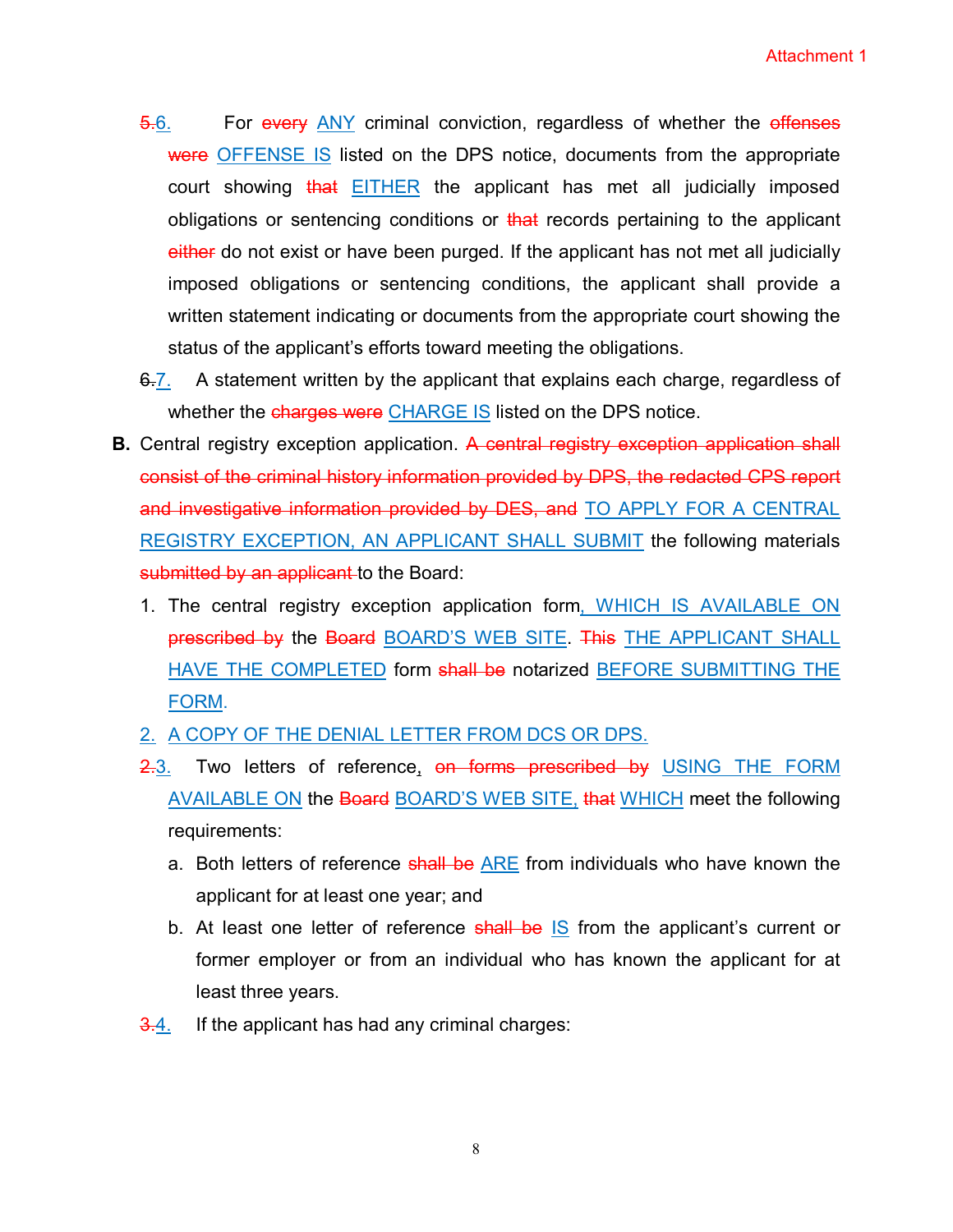- a. Documents from the appropriate court showing EITHER the disposition of the criminal charges or showing that records pertaining to the applicant either do not exist or have been purged.;
- b. For any charges CHARGE that occurred NO MORE THAN five years or less prior to BEFORE the date on the DES notice, the police report for each THE charge and documents from the appropriate court showing the disposition of each **THE** charge.;
- c. For every ANY criminal conviction, documents from the appropriate court showing that EITHER the applicant has met all judicially imposed obligations or sentencing conditions or that records pertaining to the applicant either do not exist or have been purged. If the applicant has not met all judicially imposed obligations or sentencing conditions, the applicant shall provide a written statement indicating or documents from the appropriate court showing the status of the applicant's efforts toward meeting the obligations.; AND
- d. A statement written by the applicant that explains each criminal charge.
- 4.5. A statement written by the applicant that explains each incident that led to a substantiated allegation of child abuse or neglect.
- 5.6. If CPS assigned a case plan to the applicant, the current CPS case plan or documentation from CPS showing that the case plan is unavailable.
- **C.** AFTER RECEIVING THE APPLICATION FORM REQUIRED UNDER SUBSECTION (A) OR (B), THE BOARD SHALL CONDUCT AN INVESTIGATION THAT INCLUDES OBTAINING THE APPLICANT'S FULL CRIMINAL HISTORY RECORD FROM DPS AND, IF APPLICABLE, THE REDACTED CPS REPORT AND OTHER INVESTIGATIVE INFORMATION AVAILABLE FROM DES.
- **C.**D. The Board or its hearing officer may accept any other documents an applicant submits, as allowed by A.R.S. § 41-1062.

#### **R13-11-105. Expedited Review**

**A.** Within 20 days of **AFTER** receiving an application, the Board shall conduct an expedited review. When determining whether the applicant should receive a good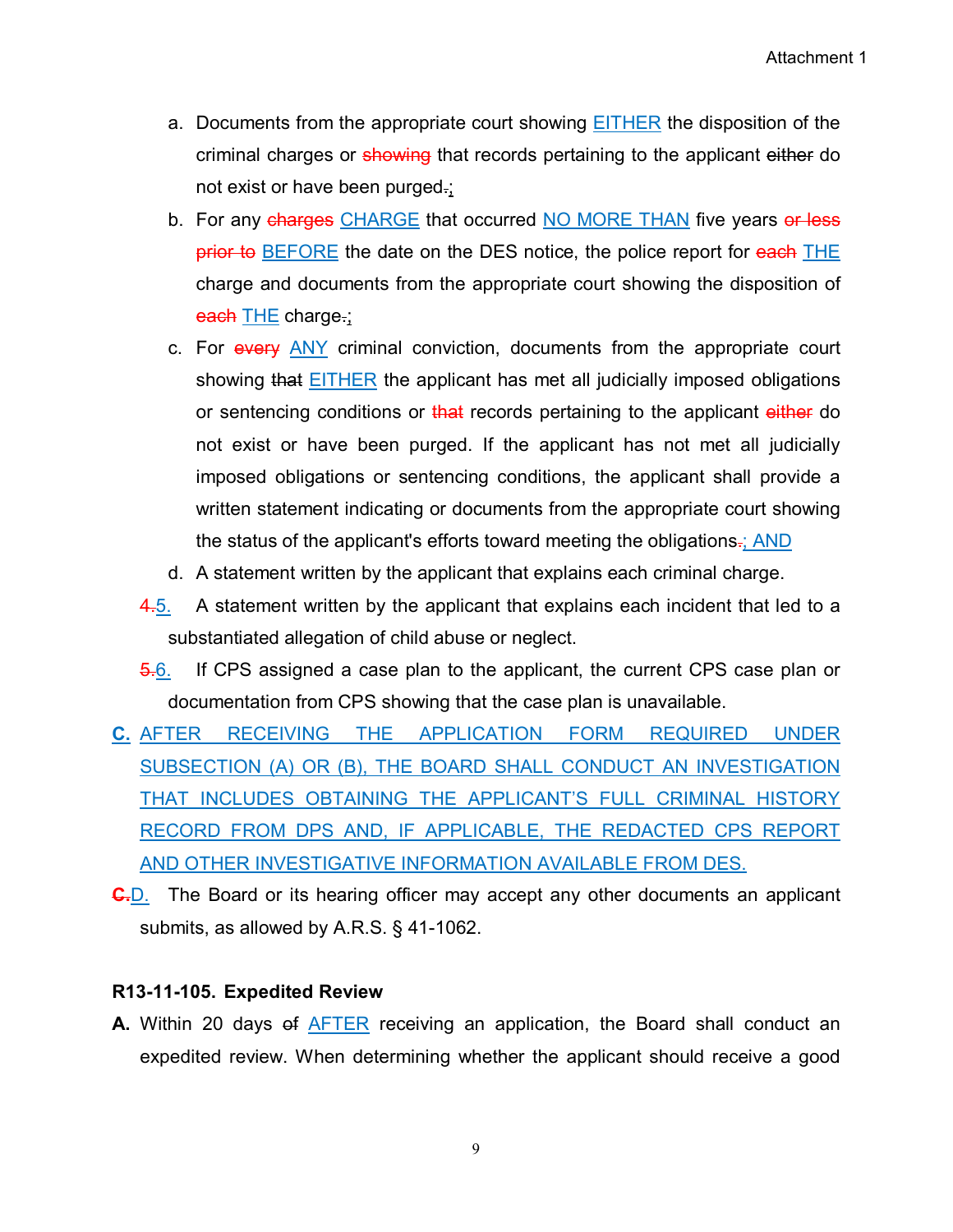cause exception or central registry exception under an expedited review, the Board shall consider the following:

- 1. The criteria listed in A.R.S.  $\S$  41-619.55(E) for a good cause exception applications APPLICATION or A.R.S. § 41-619.57(E) for a central registry exception applications APPLICATION; and
- 2. Whether the documentation submitted in support of a good cause exception application or central registry exception application is sufficient to allow the Board to grant a good cause exception or central registry exception, or whether the Board requires further documentation or oral testimony.
- **B.** If the Board determines UNDER AN EXPEDITED REVIEW that the applicant is eligible for a good cause exception or central registry exception under an expedited review, the Board shall grant the applicant a good cause OR CENTRAL REGISTRY exception.
- **C.** If the Board determines UNDER AN EXPEDITED REVIEW that an the applicant is not eligible for a good cause exception or central registry exception under an expedited review, the Board shall direct the Board's executive director to schedule a hearing. The Board's executive director shall give the applicant reasonable notice of the hearing in accordance with A.R.S. § 41-1061. The hearing shall take place within 45 days after the expedited review.

### **R13-11-106. Request to Vacate, Reschedule, or Continue Hearing; Reconvening a Hearing MATTERS**

- **A.** An applicant who wishes to REQUEST TO VACATE OR RESCHEDULE A HEARING. TO request that the Board or its hearing officer vacate or reschedule a hearing, AN APPLICANT shall submit a written request to the Board BEFORE THE DATE OF THE SCHEDULED HEARING.
- **B.** 1. The Board or its hearing officer shall give an THE applicant written notification NOTICE if a OF WHETHER THE REQUEST TO VACATE OR RESCHEDULE THE hearing has been IS vacated or rescheduled GRANTED OR DENIED. IF THE HEARING IS RESCHEDULED, THE BOARD OR ITS HEARING OFFICER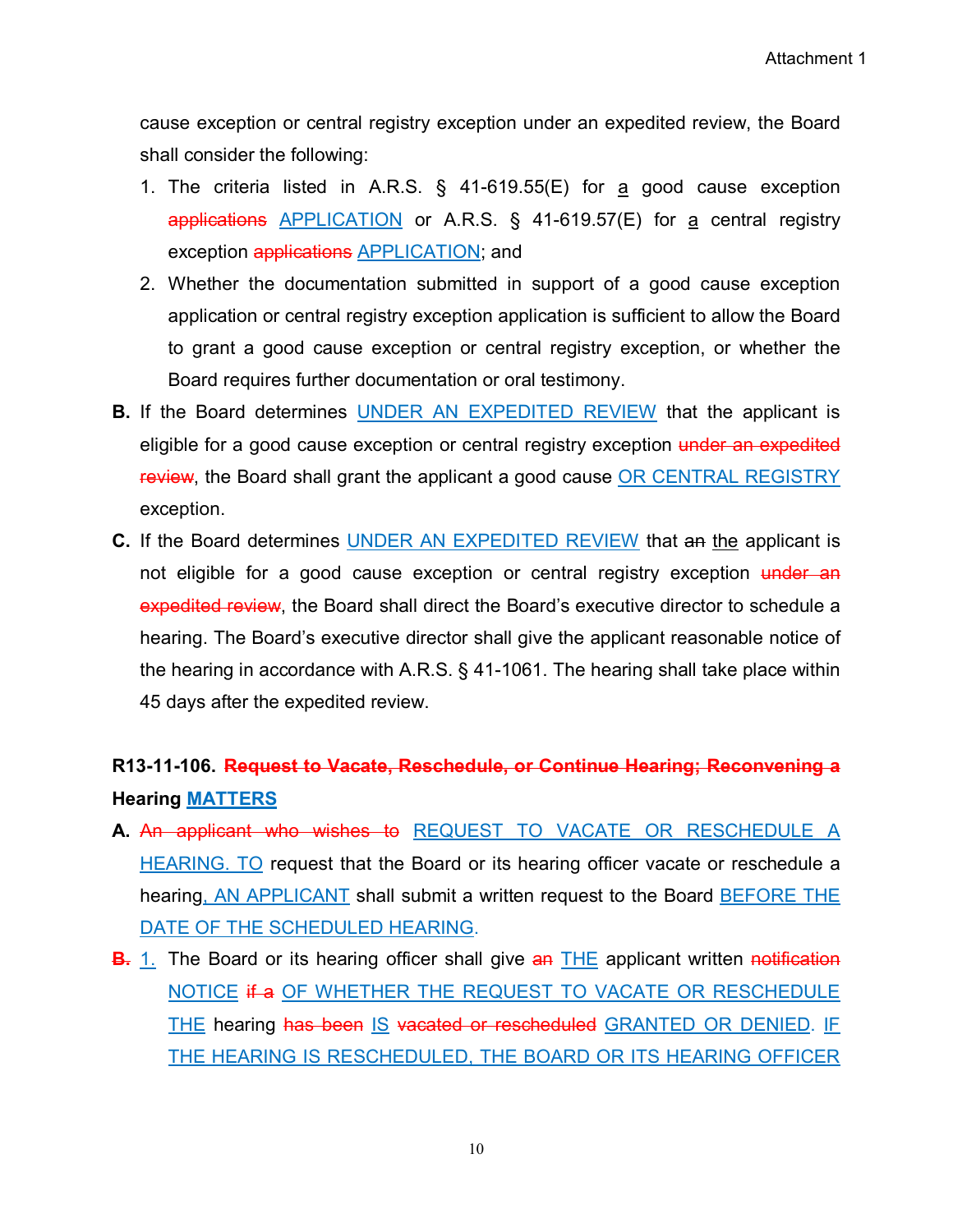SHALL INCLUDE IN THE NOTICE THE DATE OF THE RESCHEDULED HEARING.

- **C.** 2. Vacating a hearing. The Board or its hearing officer may vacate a hearing if:
	- 4. a. The applicant no longer requires a good cause exception or central registry exception;
	- 2. b. The applicant withdraws the application by submitting a written notice to the Board; or
	- 3. c. Facts demonstrate to the Board or its hearing officer that it is appropriate to vacate the hearing if the action will further FOR THE PURPOSE OF administrative convenience, expedience EXPEDIENCY, and OR economy and THE ACTION does not conflict with law or cause undue prejudice to any party.
- **D.** 3. Rescheduling a hearing. The Board or its hearing officer may reschedule a hearing if:
	- 4. a. The applicant shows that attending the calendared hearing would cause excessive or undue prejudice or hardship-;
	- $\frac{2}{2}$  b. The applicant shows that attending the calendared hearing would be impossible, using reasonable diligence THE EFFORT EXPECTED FROM A REASONABLE PERSON UNDER THE CIRCUMSTANCES.; OR
	- 3. c. Facts demonstrate to the Board or its hearing officer that it is appropriate to reschedule the hearing for the purpose of administrative convenience, expedience EXPEDIENCY, and OR economy and THE ACTION does not conflict with law or cause undue prejudice to any party.
- **E.B.** Continuing a hearing. When ruling on a motion to continue a hearing, the THE Board or its hearing officer shall consider such THE FOLLOWING factors as WHEN RULING ON A MOTION TO CONTINUE A HEARING:
	- 1. The reasons for continuing the hearing; and
	- 2. Whether the continuance will cause undue prejudice to any party.
- **F.C.** Reconvening a hearing. The Board or its hearing officer may recess a hearing and reconvene at a future date by a verbal ruling.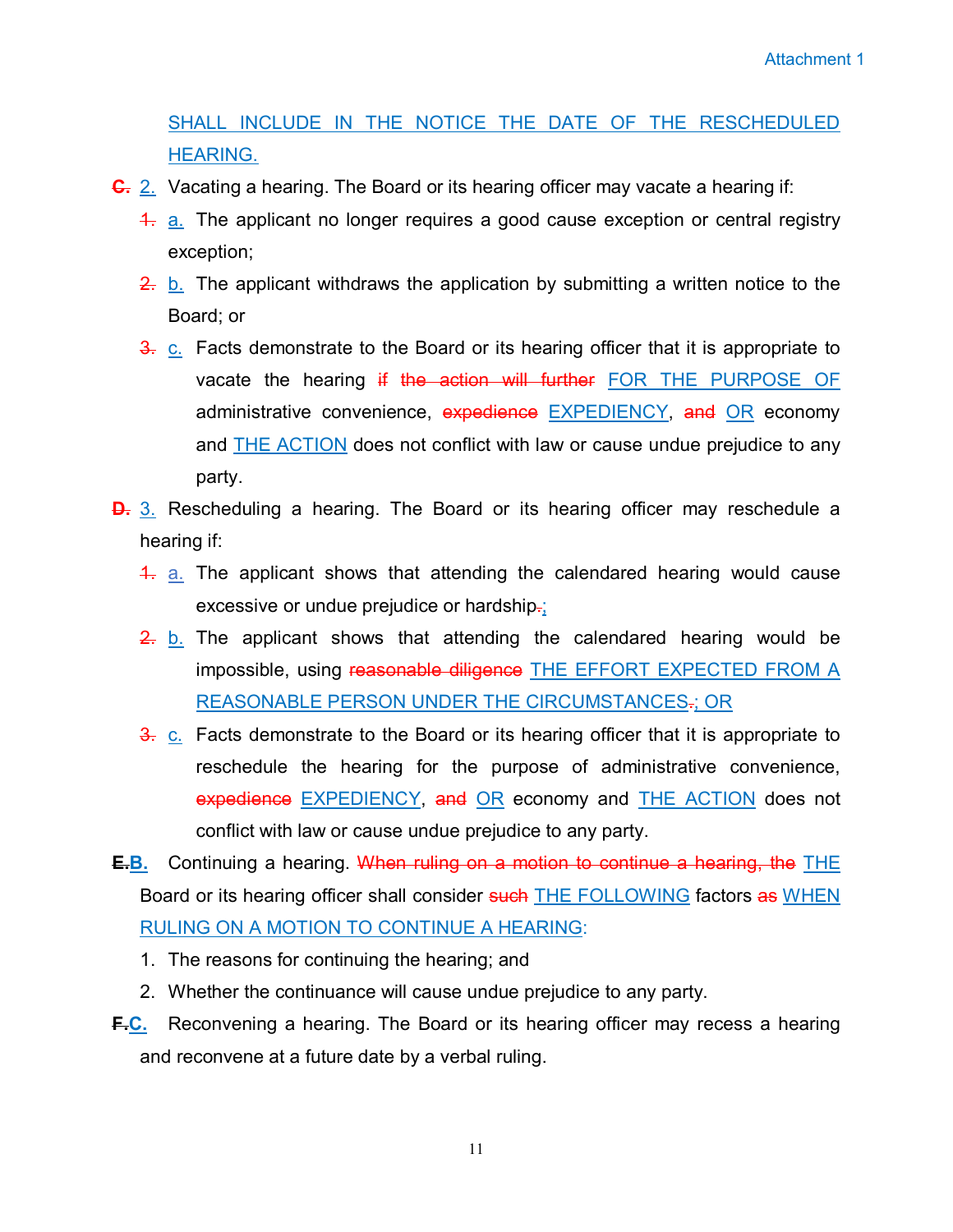- **D.** TESTIMONY BY TELEPHONE OR ELECTRONIC MEANS. AN APPLICANT WHO WISHES TO SUBMIT OR HAVE A WITNESS SUBMIT TESTIMONY AT A HEARING BY TELEPHONE OR ELECTRONIC MEANS SHALL SUBMIT A WRITTEN REQUEST TO THE BOARD BEFORE THE TIME OF THE SCHEDULED HEARING. THE BOARD OR ITS HEARING OFFICER MAY ALLOW THE APPLICANT OR THE APPLICANT'S WITNESS TO SUBMIT TESTIMONY BY TELEPHONE OR ELECTRONIC MEANS AT THE HEARING IF:
	- 1. PERSONAL ATTENDANCE BY THE APPLICANT OR THE APPLICANT'S WITNESS AT THE HEARING WILL PRESENT AN UNDUE HARDSHIP FOR THE APPLICANT OR THE APPLICANT'S WITNESS;
	- 2. TESTIMONY BY TELEPHONE OR ELECTRONIC MEANS WILL NOT CAUSE UNDUE PREJUDICE TO ANY PARTY; AND
	- 3. THE APPLICANT OR THE APPLICANT'S WITNESS ASSUMES THE COST OF TESTIFYING BY TELEPHONE OR ELECTRONIC MEANS.
- **E.** FAILURE TO APPEAR. ABSENT GOOD CAUSE, IF AN APPLICANT FAILS TO APPEAR AT A SCHEDULED HEARING, THE BOARD MAY DENY A GOOD CAUSE EXCEPTION OR CENTRAL REGISTRY EXCEPTION TO THE APPLICANT. THE BOARD, USING ITS DISCRETION, SHALL DETERMINE WHETHER GOOD CAUSE EXISTS.

1. AN APPLICANT DEMONSTRATES GOOD CAUSE BY SHOWING THAT THE APPLICANT:

A. COULD NOT HAVE BEEN PRESENT AT THE HEARING USING THE EFFORT EXPECTED FROM A REASONABLE PERSON UNDER THE CIRCUMSTANCES, OR

B. REQUESTED THAT THE HEARING BE RESCHEDULED UNDER R13-11- 106.

2. THE BOARD SHALL NOT ACCEPT THE APPLICANT'S FAILURE TO INFORM THE BOARD OF A CHANGE IN ADDRESS AS GROUNDS FOR GOOD CAUSE.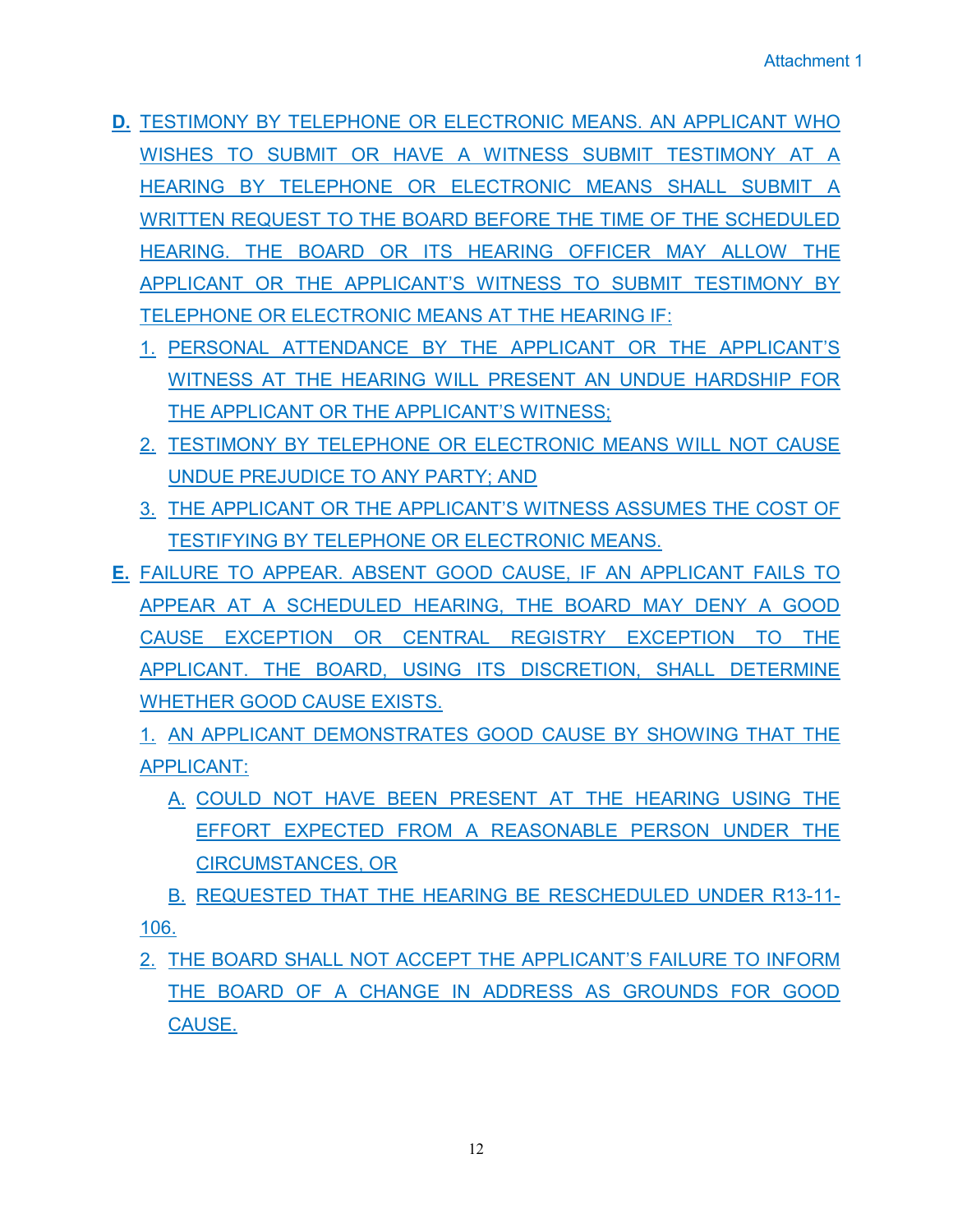**F.** BOARD DECISION. THE BOARD SHALL GRANT OR DENY A GOOD CAUSE EXCEPTION OR CENTRAL REGISTRY EXCEPTION WITHIN 80 DAYS AFTER THE HEARING.

#### **R13-11-107. Telephonic Testimony Repealed**

- **A.** An applicant who wishes to submit or have a witness submit telephonic testimony at the hearing shall submit a written request to the Board.
- **B.** The Board or its hearing officer may allow the applicant or the applicant's witness to submit telephonic testimony at the hearing if:
	- 1. Personal attendance by the applicant or the applicant's witness at the hearing will present an undue hardship for the applicant or the applicant's witness;
	- 2. Telephonic presence will not cause undue prejudice to any party; and
	- 3. The applicant or the applicant's witness assumes the cost of testifying telephonically.

#### **R13-11-108. Hearings Repealed**

- **A.** Absent good cause, if the applicant fails to appear at a hearing, the Board may deny the good cause exception application or central registry exception application for failure to appear at the hearing. An applicant demonstrates good cause by showing that the applicant could not have been present at the hearing or requested that the hearing be rescheduled pursuant to R13-11-106, using reasonable diligence. An applicant's failure to inform the Board of a change in address shall not constitute grounds for good cause. The Board shall determine whether good cause exists.
- **B.** The Board shall grant or deny a good cause exception or central registry exception within 80 days of the hearing.

#### **R13-11-109. Ex Parte Communications**

- **A.** In any good cause exception or central registry exception case, except to the extent required for disposition of *ex parte* matters as authorized by law:
	- 1. No AN interested person outside the Board may SHALL NOT make or knowingly cause to be made to any Board members MEMBER, hearing officer, or other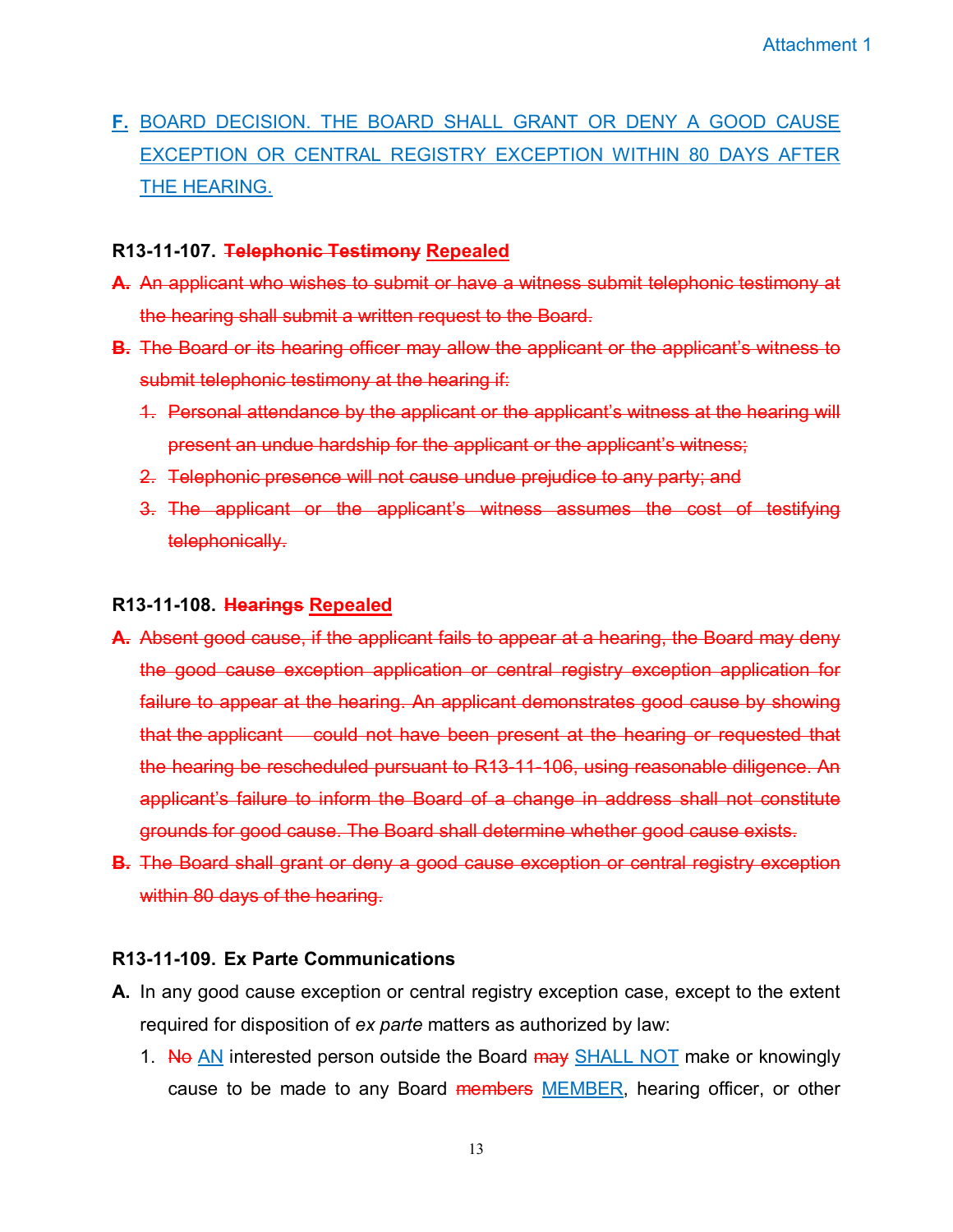employee or consultant who may reasonably be expected to be involved in the decisional process of the proceeding, an *ex parte* communication relevant to the merits of the proceeding; AND

- 2. No A Board member, hearing officer, or other employee or consultant who is or may be reasonably expected to be involved in the decisional process of the proceeding,  $\frac{may}{cd}$  SHALL NOT make or knowingly cause to be made to any interested person outside the Board an *ex parte* communication relevant to the merits of the determination.
- **B.** A Board member, hearing officer, or other employee or consultant who is or may be reasonably expected to be involved in the decisional process of the proceeding, who receives, makes, or knowingly causes to be made a communication prohibited by R13-11-109(A) UNDER SUBSECTION (A), must SHALL place on the record of the proceeding and serve on all parties to the proceeding:
	- 1. All prohibited written communications;
	- 2. Memoranda stating the substance of all prohibited oral communications; and
	- 3. All written responses, and memoranda stating the substance of all oral responses, to the communications described in  $(1)$  and  $(2)$  of this subsection SUBSECTIONS (B)(1) AND (B)(2).
- **C.** Upon receipt of IF THE BOARD RECEIVES a communication made or knowingly caused to be made by a party in violation of this Section, the Board or its hearing officer may require the party to show cause why his or her THE PARTY'S claim or interest in the proceeding should not be dismissed, denied, disregarded, or otherwise adversely affected because of the violation.
- **D.** The provisions of this Section apply beginning when the AN application for a good cause exception or central registry exception is filed.
- **E.** For the purposes of this Section:
	- 1. "Person outside the Board" means any person other than a Board member, employee or consultant of the Board, or attorney representing the Board in its adjudicatory role.
	- 2. "*Ex parte* communication" means an oral or written communication not on the administrative record and not the subject of reasonable prior notice to all parties.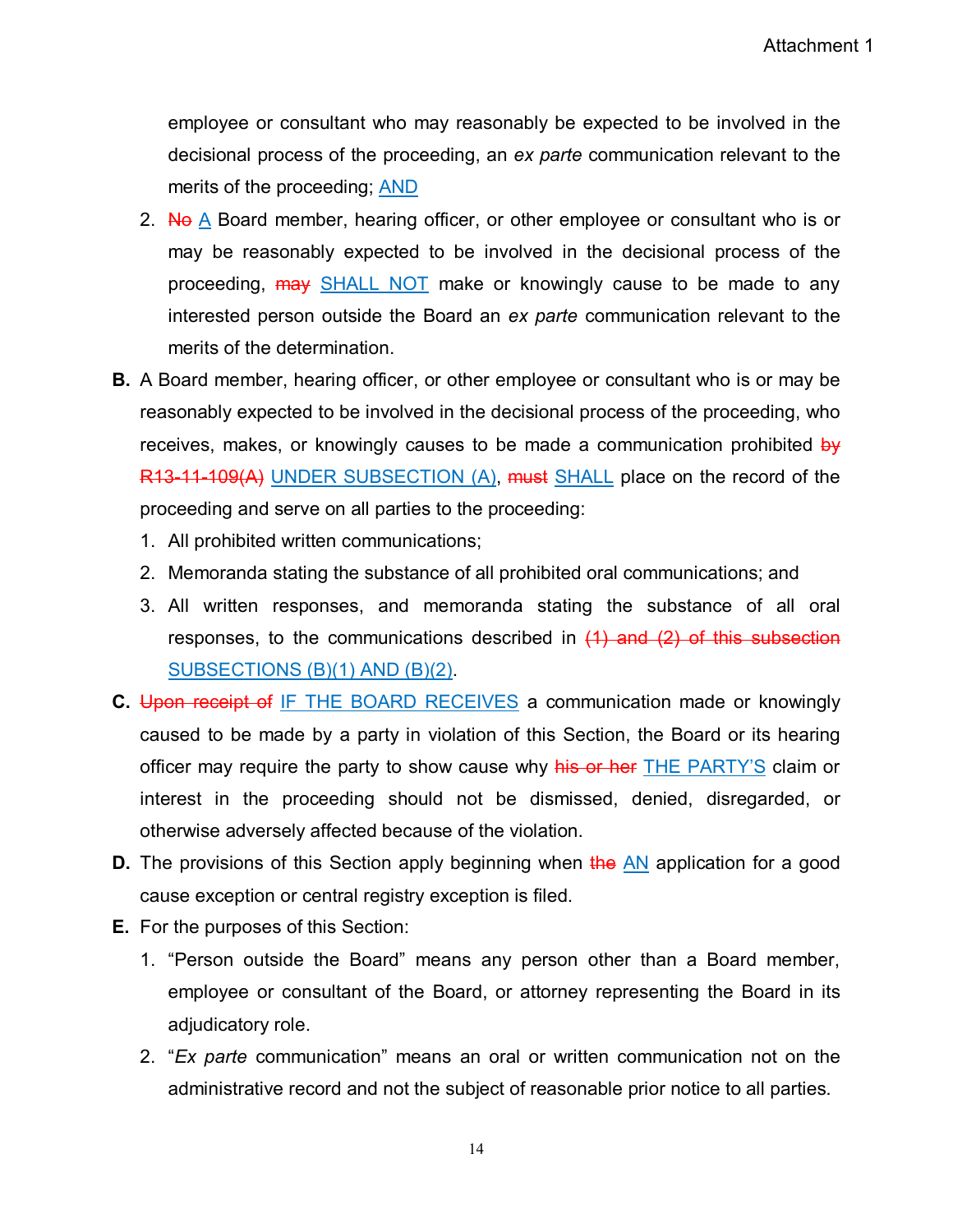#### **R13-11-110. Rehearing or Review of Decision**

- **A.** An applicant may seek a review or rehearing of a Board decision that results from an administrative hearing by submitting a written request for a review or rehearing to the Board within 30 days from AFTER the date of service of the decision IS SERVED. The Board shall grant a request for review or rehearing for any of the following reasons materially affecting the rights of the applicant:
	- 1. The findings of fact, conclusions of law, or decision are not supported by the evidence or are contrary to law;
	- 2. The applicant was deprived of a fair hearing due to irregularity in the proceedings, abuse of discretion, or misconduct by the hearing officer;
	- 3. Newly discovered material evidence exists that could have a bearing on the decision and that, with reasonable diligence, could not have been discovered and produced earlier USING THE EFFORT EXPECTED FROM A REASONABLE PERSON UNDER THE CIRCUMSTANCES; or
	- 4. Error in admission or rejection of evidence or other errors of law occurring at the hearing.
- **B.** The APPLICANT SHALL request must specify IN THE REQUEST UNDER SUBSECTION (A) the grounds for a review or rehearing and must provide reasonable evidence that the applicant's rights were materially affected.
- **C.** The Board may grant a rehearing or review for any of the reasons in subsection (A). The Board or its hearing officer may take additional testimony; amend or make new findings of fact and conclusions of law; and affirm, modify, or reverse the original decision.
- **D.** A rehearing or review, if granted, **must** SHALL be a rehearing or review only of the issue upon which the decision is found erroneous. An THE BOARD SHALL SPECIFY IN THE order granting or denying a rehearing or review, must specify the basis for the order.

#### **R13-11-113. Fees FEE**

**A.** DPS shall collect proper fees for good cause exceptions from all applicants and shall transmit the fees to the state Treasurer. A fee of \$7.00 is established for good cause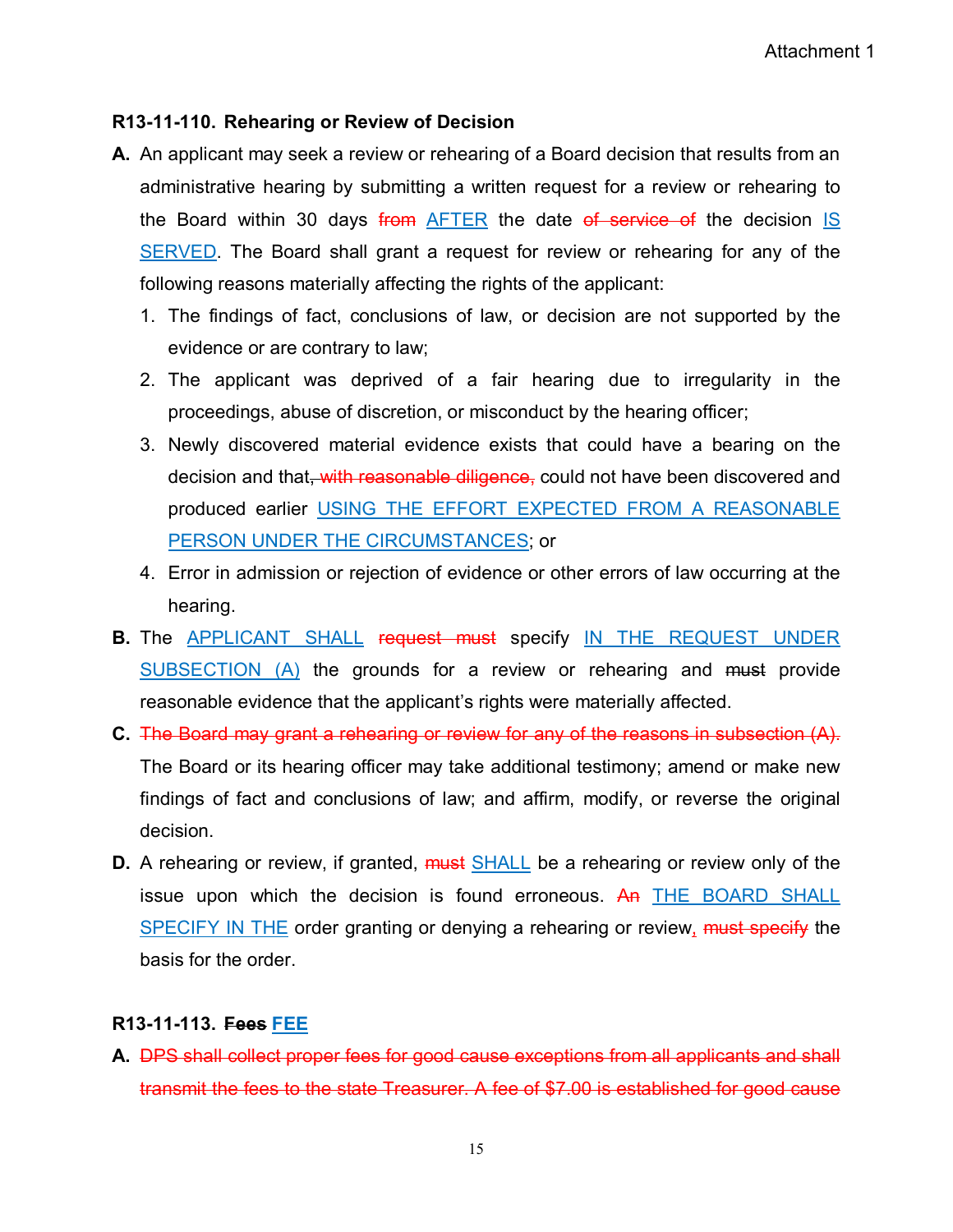exceptions and central registry exceptions. WHEN AN INDIVIDUAL APPLIES TO DPS FOR A FINGERPRINT CLEARANCE CARD, THE INDIVIDUAL PAYS A FEE TO DPS THAT INCLUDES AN AMOUNT FOR THE FINGERPRINT CLEARANCE CARD AND, IF NECESSARY, A GOOD CAUSE OR CENTRAL REGISTRY EXCEPTION DETERMINATION.

**B.** Fees shall be paid in addition to and in the same payment as fees paid to DPS for a fingerprint clearance card application. THE PORTION OF THE FEE PAID UNDER SUBSECTION (A) THAT IS FOR A GOOD CAUSE OR CENTRAL REGISTRY EXCEPTION DETERMINATION IS \$4.

#### **R13-11-114. INTERIM WORK PERMIT**

- **A.** UNDER A.R.S. § 41-619.55(I), THE BOARD MAY GRANT AN INTERIM WORK PERMIT TO AN APPLICANT FOR A GOOD CAUSE EXCEPTION IF THE APPLICANT FOR A GOOD CAUSE EXCEPTION:
	- 1. IS REQUIRED BY NEWLY EFFECTIVE LEGISLATION TO OBTAIN A FINGERPRINT CLEARANCE CARD FOR THE APPLICANT'S JOB;
	- 2. HELD THE JOB AT THE TIME THE NEW LEGISLATION WENT INTO EFFECT;

AND

3. WAS NOT PREVIOUSLY REQUIRED TO HAVE A FINGERPRINT CLEARANCE CARD FOR THE JOB.

- **B.** THE EMPLOYER OF AN APPLICANT WHO MEETS THE STANDARDS UNDER SUBSECTION (A) SHALL SUBMIT A LETTER OF REFERENCE UNDER R13-11- 104(A)(3)(B) WITH THE APPLICANT'S GOOD CAUSE EXCEPTION APPLICATION.
- **C.** THE BOARD SHALL NOT GRANT AN INTERIM WORK PERMIT TO AN APPLICANT WHO IS PRECLUDED FROM RECEIVING A FINGERPRINT CLEARANCE CARD UNDER A.R.S. § 41-1758.03(B) OR 41-1757.07(B).
- **D.** AN INTERIM WORK PERMIT CEASES TO HAVE EFFECT WHEN THE BOARD MAKES A FINAL DECISION ON THE APPLICANT'S GOOD CAUSE EXCEPTION APPLICATION.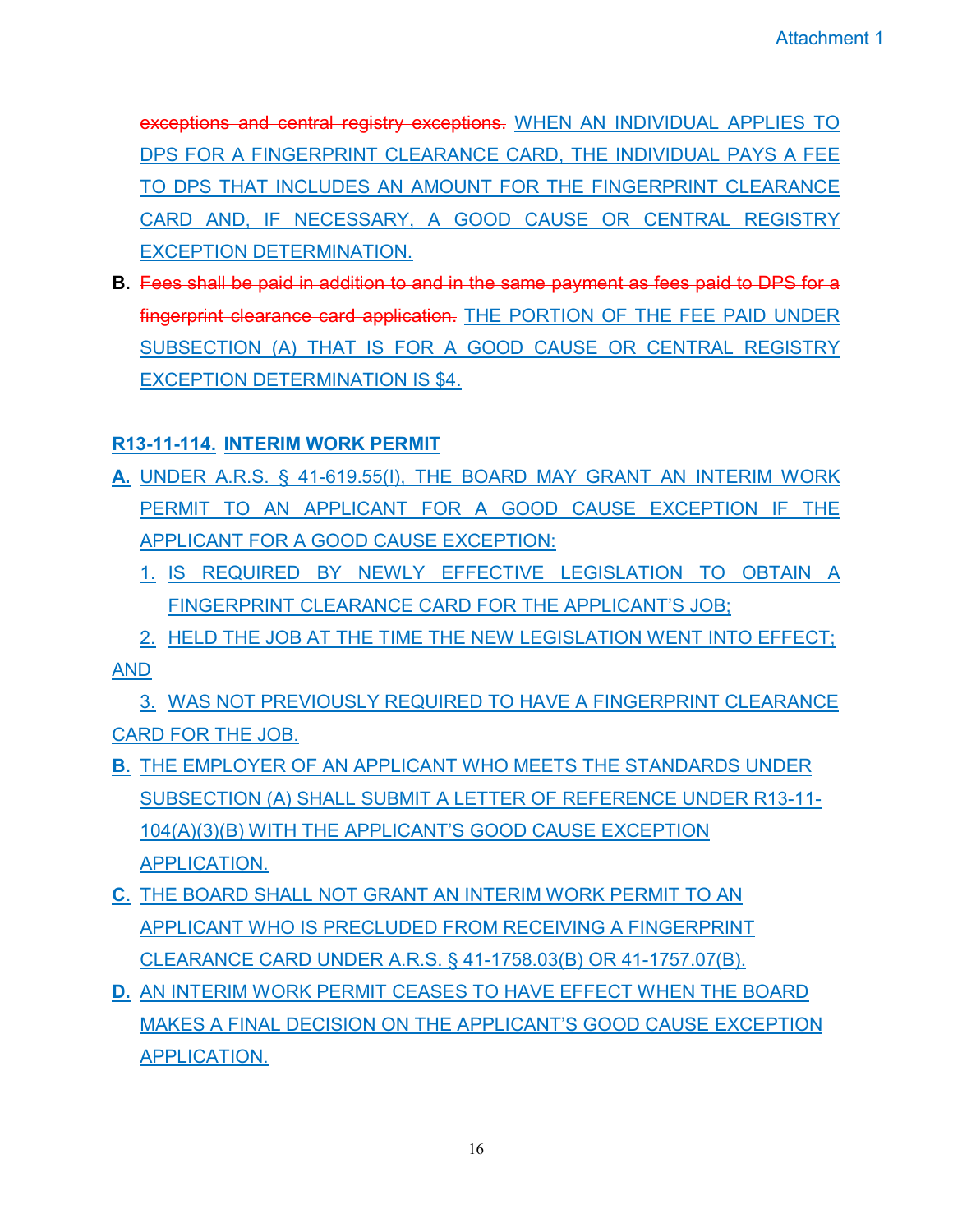Attachrnent 2

Garnett Bums **Chair**  Mark Koch **Vice Chair** 



Douglas A. Ducey **Governor** 

Matthew A. Scheller **Executive Director** 

#### **ARIZONA BOARD OF FINGERPRINTING**

Post Office Box 6129 • Phoenix, Arizona 85005-6129 • Telephone (602) 265-0135 • Fax (602) 265-6240 www.fingerprint.az.gov • info@fingerprint.az.gov

August 28, 2020

Senator David Livingston Arizona State Senate 1700 W Washington Phoenix, AZ 85007

Dear Senator Livingston:

Enclosed is the response by the Arizona Board of Fingerprinting requested for the committees of reference comprised of members of the Senate Transportation and Public Safety Committee and the House of Representatives Judiciary Committee. Please note that Board issues a report pursuant to A.R.S. §41-619.54(D) that summarizes the caseload and number of approvals for good cause exceptions that the Board issues from October 1<sup>st</sup> to September 30<sup>th</sup> each year. This report can be found at our website, https://fingerprint.az.gov/about, and I would be happy to answer any question you have.

You or members of the committee of reference are free to contact me at matthew.scheller@fingerprint.az.gov or (602) 265-3747 if you need additional information.

Sincerely

Matthew A. Scheller Executive Director

Enclosure

c: Board Members and Alternates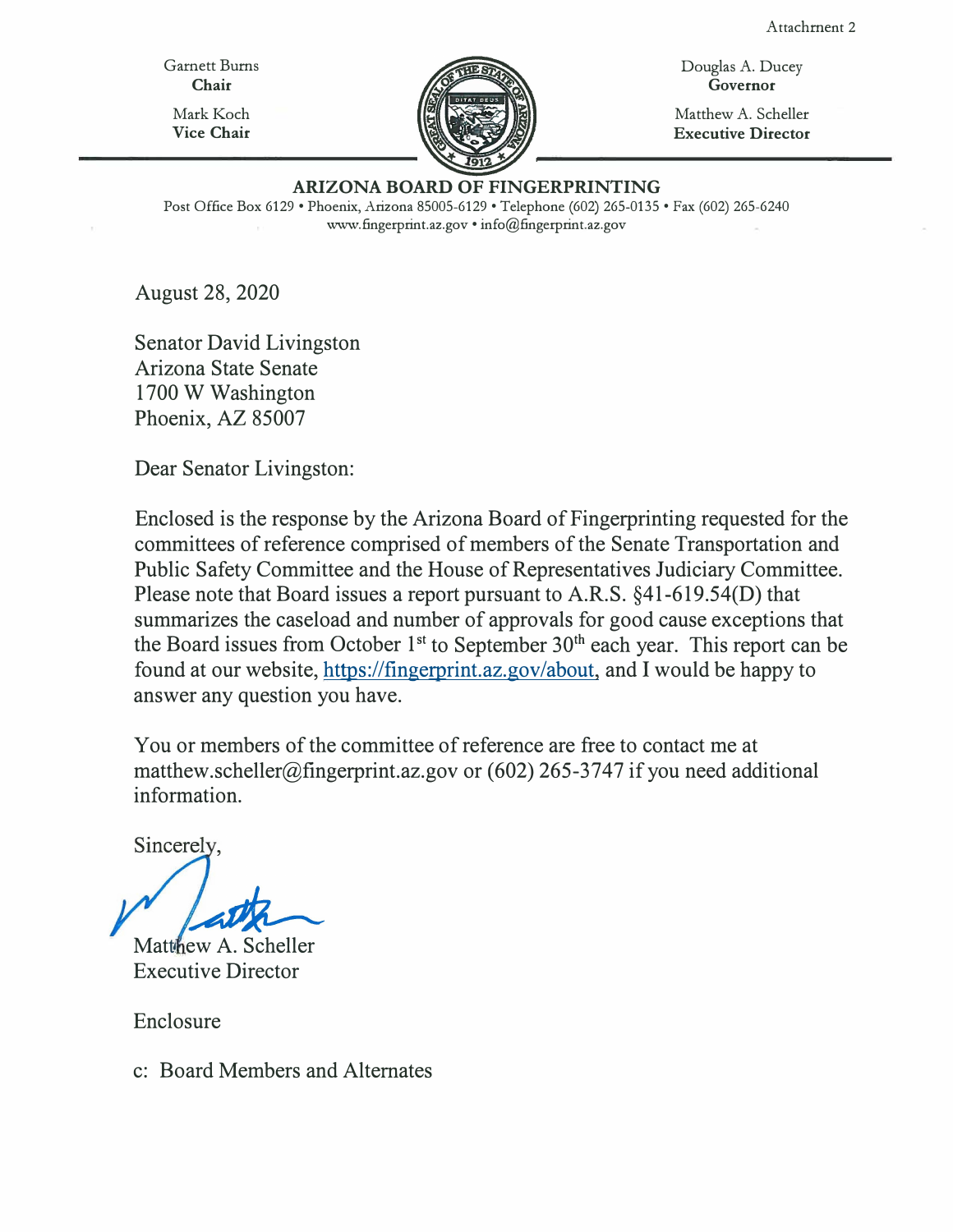### **ARIZONA BOARD OF FINGERPRINTING AGENCY RESPONSE**

Senate Transportation and Public Safety Committee And the House of Representatives Judiciary Committee

#### **ADDITIONAL FACTORS**

1. An identification of the problem or the needs that the agency is intended to address.

#### *Good-cause exceptions*

The fingerprint-clearance-card system was established to address duplication of criminal background checks by multiple agencies by consolidating and standardizing the process for conducting employment or licensure-related criminal background checks. Before the system was established, there were various criteria among agencies for allowing individuals with criminal histories to work with vulnerable populations. Under the current system, the conflicting criteria and overlap are eliminated by having one agency (the Arizona Department of Public Safety) responsible for screening out individuals with disqualifying criminal histories and another agency (the Arizona Board of Fingerprinting) responsible for making consistent decisions on whether individuals with criminal histories are rehabilitated.

#### *Central-registry exceptions*

In 2012, Senate Bill 1136 increased the number of individuals who required a centralregistry background check as a condition of working with vulnerable populations. In addition, the bill addressed the problem that rehabilitated workers would otherwise be ineligible to work by requiring the Board to consider applications for central-registry exceptions. The provision of the bill that created central-registry exceptions was requested by the Arizona Association of Providers for People with Disabilities and supported by the Arizona Child Care Association.

#### 2. A statement, to the extent practicable, in quantitative and qualitative terms, of the objectives of such agency and its anticipated accomplishments.

The Arizona Board of Fingerprinting evaluates good cause exceptions for people who require a fingerprint clearance card and whose fingerprint clearance card has been denied or suspended by the Department of Public Safety. The Board also determines central registry exceptions for individuals who fail to clear a central registry background check.

The following chart shows the Board's increase in caseload for good cause exception applications from fiscal year 2015 to 2020: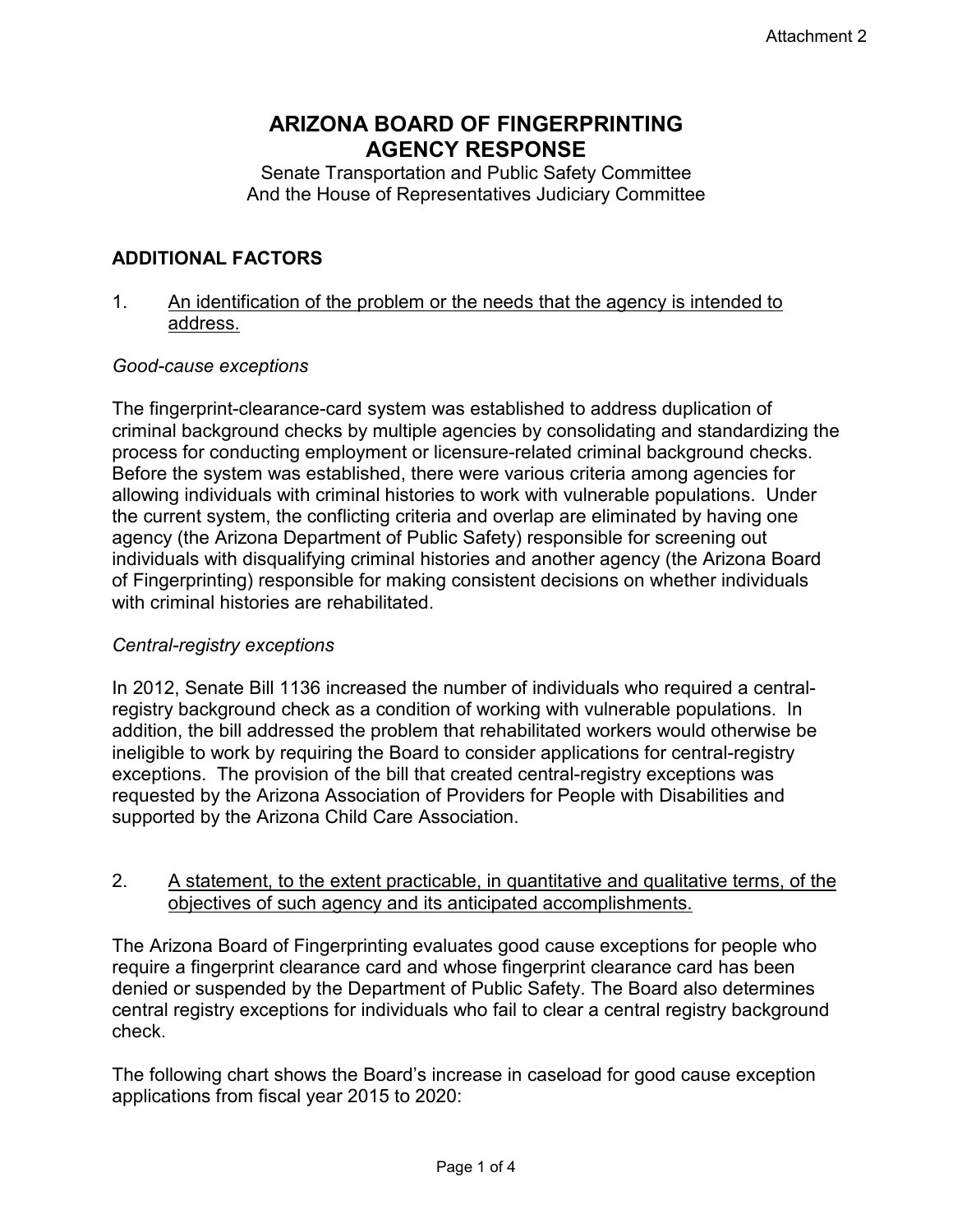

In FY 2020, the Board received 4,460 applications and disposed of 4,496 cases (810 more cases were received than in FY 2019, which is a 22.2% increase). Both of these numbers remain significantly above the Board's prediction of 3,200 cases. Even with the record increase in applications received, the average number of days to dispose of cases decreased by 4.1%. The Board continues to processes applications very efficiently and overall wait times for applicants continues to decline.

In FY 2020, the Board achieved 100% compliance with all statutory time frames for processing applications. All of the Board's cases complied with the time frames for holding expedited reviews<sup>[1](#page-23-0)</sup> within 20 days of receiving an application, holding an administrative hearing within 45 days from expedited review, and making a final decision within 80 days of an administrative hearing. The Board has improved its compliance with statutory time frames by changing some internal policies, which means that the vast majority of cases are being resolved in a matter of days.

<span id="page-23-0"></span><sup>&</sup>lt;sup>1</sup> The Board has a two-tiered process for handling applications:

The expedited review is an initial review of the application by the Board, without the applicant being present. The purpose of the review is to quickly approve those cases where the documentation alone clearly shows rehabilitation (without needing a hearing) and to refer to hearing those cases where the applicant has not yet demonstrated rehabilitation. Most cases are resolved at an expedited review—in fiscal year 2020, 96% of cases were approved at this point in the process.

<sup>•</sup> The hearing is reserved for those cases where rehabilitation is not clear or the applicant has not met the application requirements. Few cases require a hearing, although the amount of work required to resolve the case increases significantly.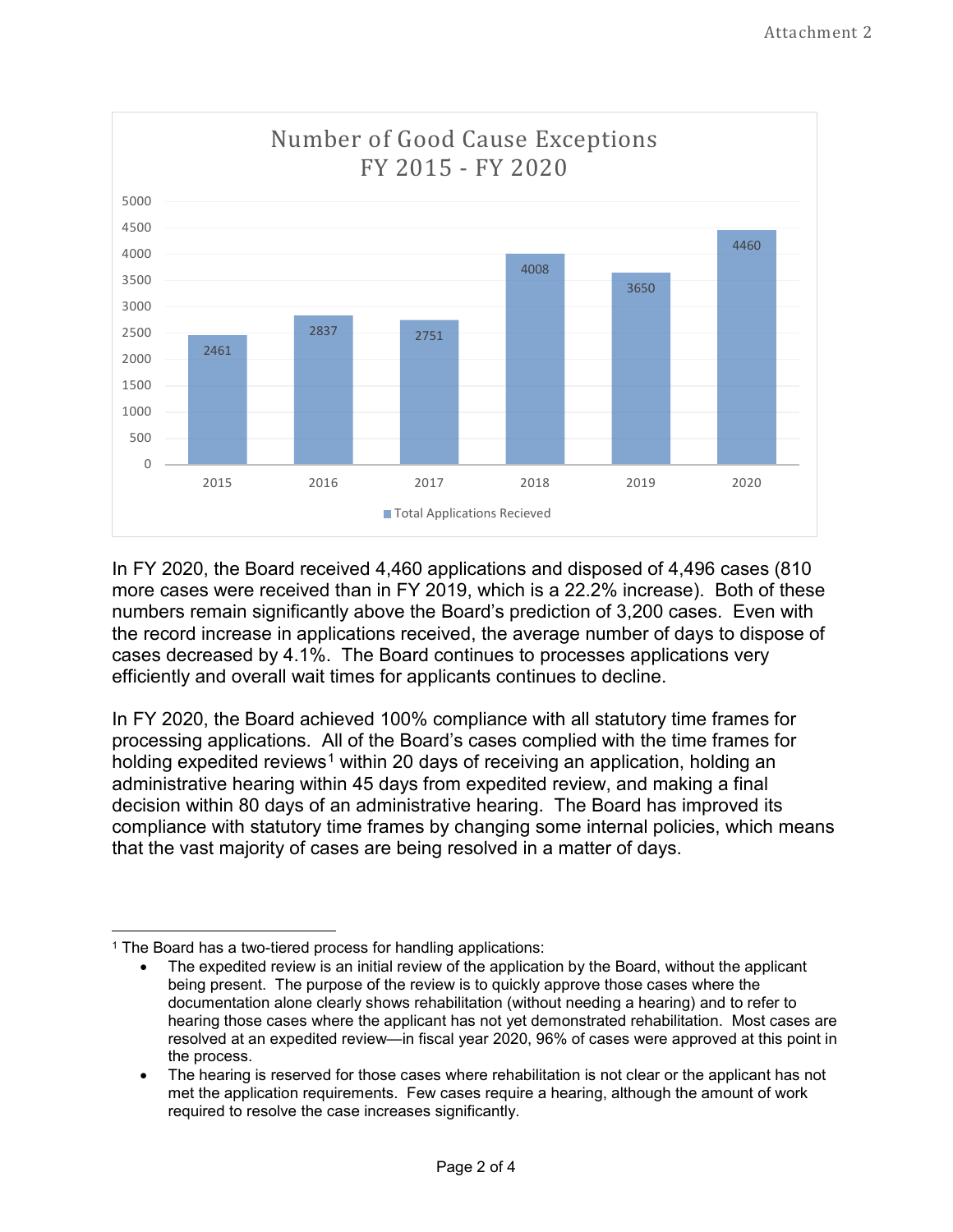

The following chart shows the Board's increase in caseload for central registry exception applications from fiscal year 2015 to 2020:

In FY 2020, the Board received 82 central registry exception applications and disposed of 84 cases (18 more cases were received than in FY 2019, which is a 28.1% increase). The Board continues to processes applications very efficiently. Even with the Board's wait time to receive deficiencies from applicants, criminal history records from the Department of Public Safety, and central registry records from the Department of Child Safety, the overall wait times for applicants continues to decline.

3. An identification of any other agencies having similar, conflicting or duplicate objectives, and an explanation of the manner in which the agency avoids duplication or conflict with other such agencies.

The Board's objectives do not overlap or conflict with other agencies' objectives.

4. An assessment of the consequences of eliminating the agency or of consolidating it with another agency.

Eliminating the agency would have negative consequences for certain citizens and businesses by prohibiting certain potential employees from working in the fields that require fingerprint clearance cards or central-registry background checks.